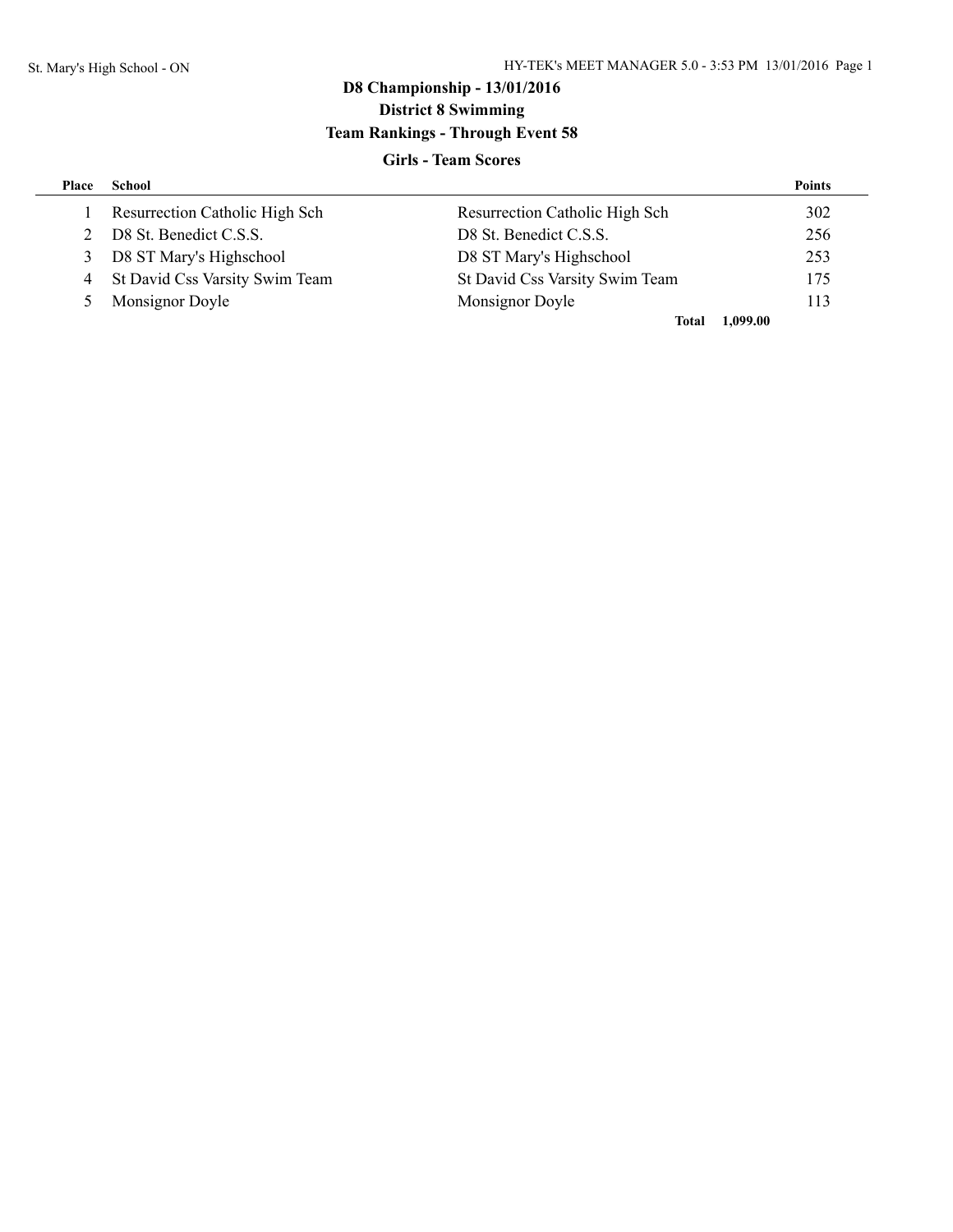## **Boys - Team Scores**

| Place | School                           |                                | <b>Points</b> |
|-------|----------------------------------|--------------------------------|---------------|
|       | Resurrection Catholic High Sch   | Resurrection Catholic High Sch | 217           |
| 2     | D8 St. Benedict C.S.S.           | D8 St. Benedict C.S.S.         | 216           |
| 3     | D8 ST Mary's Highschool          | D8 ST Mary's Highschool        | 126           |
|       | 4 St David Css Varsity Swim Team | St David Css Varsity Swim Team | 75            |
| $5 -$ | Monsignor Doyle                  | Monsignor Doyle                | 69            |
|       |                                  | 703.00<br>Total                |               |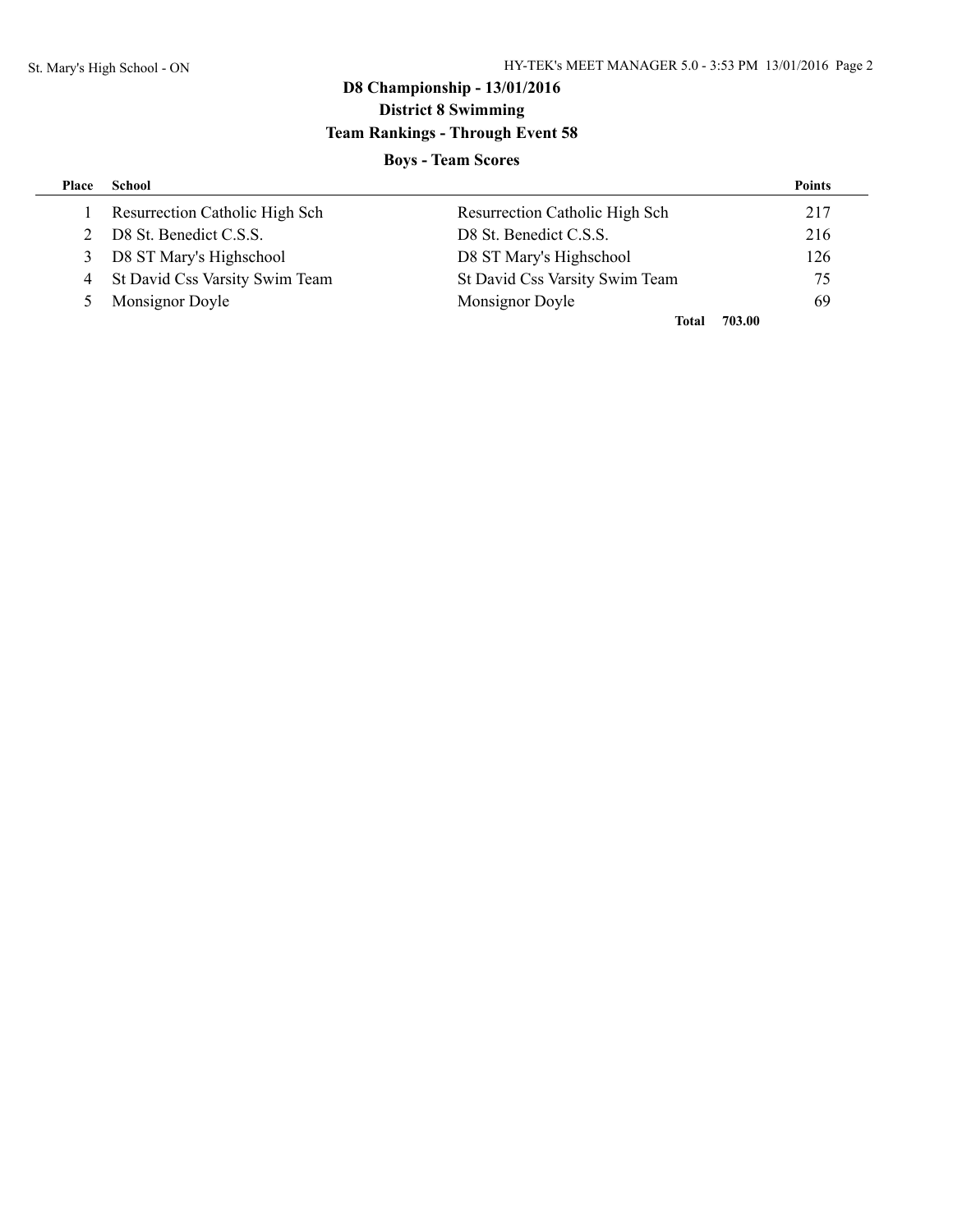## **Combined Team Scores**

| Place          | School                           |                                       | <b>Points</b> |
|----------------|----------------------------------|---------------------------------------|---------------|
|                | Resurrection Catholic High Sch   | <b>Resurrection Catholic High Sch</b> | 519           |
| 2              | D8 St. Benedict C.S.S.           | D8 St. Benedict C.S.S.                | 472           |
| 3              | D8 ST Mary's Highschool          | D8 ST Mary's Highschool               | 379           |
|                | 4 St David Css Varsity Swim Team | St David Css Varsity Swim Team        | 250           |
| 5 <sup>1</sup> | Monsignor Doyle                  | Monsignor Doyle                       | 182           |
|                |                                  | 1,802.00<br>Total                     |               |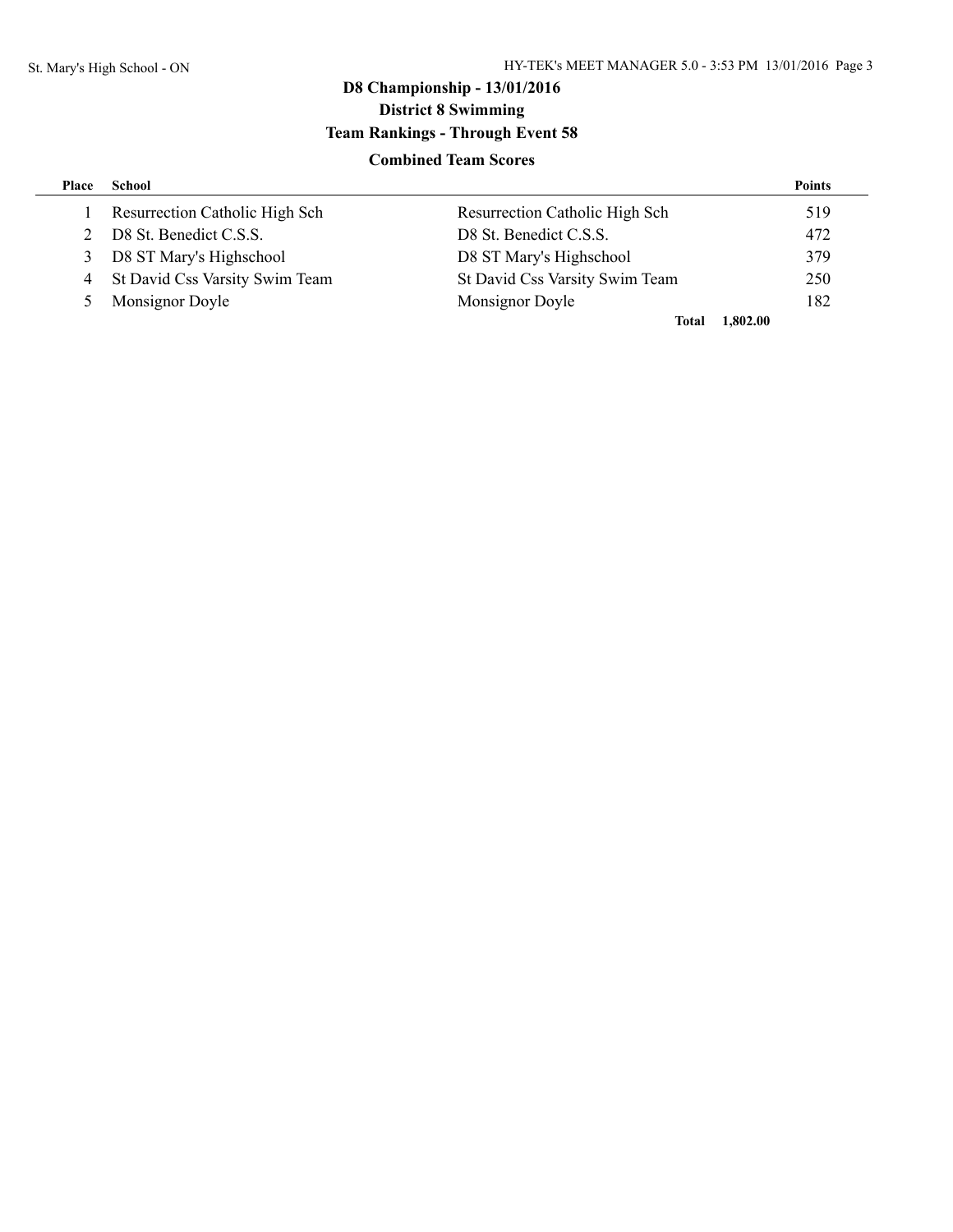## **Girls - Individual Scores - Open Division**

| Place | Name                    | Age | <b>School</b>                  | <b>Points</b> |
|-------|-------------------------|-----|--------------------------------|---------------|
|       | Masters, Emily          | 14  | D8 ST Mary's Highschool        | 28            |
|       | Walker de-Jong, Shaunna | 14  | D8 St. Benedict C.S.S.         | 28            |
|       | Jones, Charlotte        | 14  | D8 St. Benedict C.S.S.         | 28            |
| 4     | Vi, Kyanna              | 14  | D8 St. Benedict C.S.S.         | 25            |
| 5     | Marina, Angela          | 16  | Monsignor Doyle                | 21            |
| 5     | Wormald, Jessica        | 14  | St David Css Varsity Swim Team | 21            |
| 5     | Kennedy, Regan          | 14  | D8 ST Mary's Highschool        | 21            |
| 8     | Fitzpatrick, Kate       | 15  | St David Css Varsity Swim Team | 18            |
| 9     | Kreze, Zoe              | 16  | D8 ST Mary's Highschool        | 17            |
| 10    | Braga, Erica            | 14  | D8 St. Benedict C.S.S.         | 16            |
| 11    | McGrath, Alison         | 15  | D8 ST Mary's Highschool        | 12            |
| 11    | Jordan, Tanya           | 17  | Resurrection Catholic High Sch | 12            |
| 11    | Beesley, Hannah         | 14  | St David Css Varsity Swim Team | 12            |
| 14    | Kowalczyk, Katherine    | 15  | Resurrection Catholic High Sch | 10            |
| 15    | Jewer, Emma             | 14  | St David Css Varsity Swim Team | 4             |
| 16    | Dudek, Monika           | 14  | Resurrection Catholic High Sch | 3             |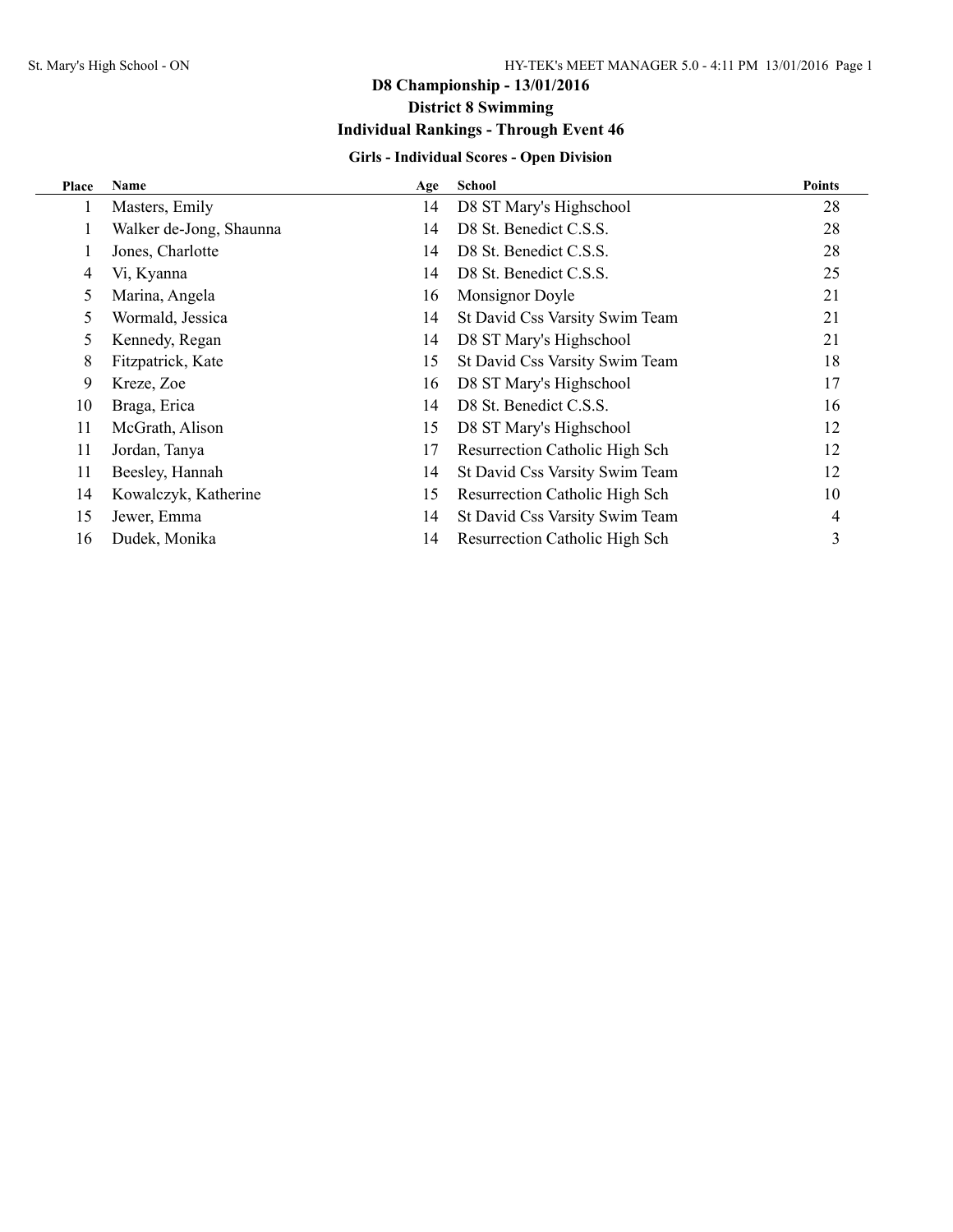# **D8 Championship - 13/01/2016 District 8 Swimming**

# **Individual Rankings - Through Event 46**

## **Boys - Individual Scores - Open Division**

| Place | <b>Name</b>        | Age | School                            | <b>Points</b> |
|-------|--------------------|-----|-----------------------------------|---------------|
|       | Locis, Ethan       | 16  | Monsignor Doyle                   | 30            |
| 2     | Vi, Kyson          | 16  | D8 St. Benedict C.S.S.            | 27            |
|       | Betik, Noah        | 14  | St David Css Varsity Swim Team    | 24            |
| 4     | Wormald, Lukas     |     | 16 St David Css Varsity Swim Team | 22            |
| 4     | Chai, Alex         | 15. | D8 ST Mary's Highschool           | 22            |
| 6     | Thomas, Noah       | 17  | D8 St. Benedict C.S.S.            | 21            |
|       | Richardson, Wesley | 15  | Resurrection Catholic High Sch    | 19            |
| 8     | Floras, Curtis     | 16  | D8 St. Benedict C.S.S.            | 17            |
| 9     | Rakottyai, Egon    | 14  | D8 St. Benedict C.S.S.            | 12            |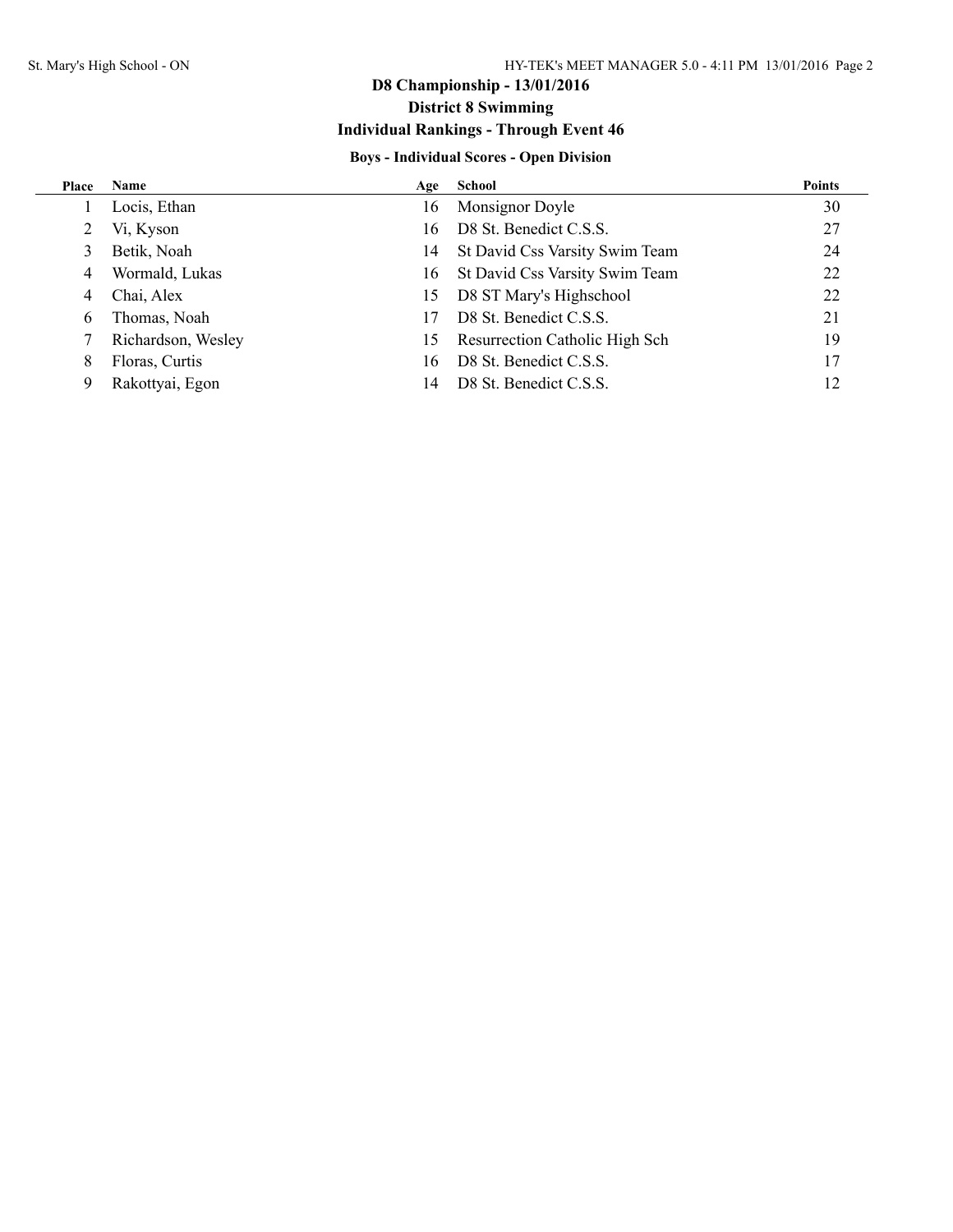## **15 & Under Girls - Individual Scores**

| Place | Name                     | Age | School                         | <b>Points</b> |
|-------|--------------------------|-----|--------------------------------|---------------|
| 1     | Solylo, Grace            | 15  | St David Css Varsity Swim Team | 30            |
| 2     | Lehner, Vicky            | 15  | Resurrection Catholic High Sch | 28            |
| 3     | Stoyakovich, Nicole      | 15  | D8 ST Mary's Highschool        | 26            |
| 4     | Van Dam, Elizabeth       | 15  | St David Css Varsity Swim Team | 24            |
| 5     | Roy, Lorraine            | 15  | Resurrection Catholic High Sch | 22            |
| 6     | Smith, Eliza             | 15  | Resurrection Catholic High Sch | 21            |
| 7     | Rossetto, Holland        | 14  | D8 St. Benedict C.S.S.         | 20            |
| 8     | Riddell, Morgan          | 15  | Resurrection Catholic High Sch | 19            |
| 9     | Jach, Karolina           | 14  | D8 ST Mary's Highschool        | 12            |
| 10    | Huhse, Emilie            | 15  | Resurrection Catholic High Sch | 11            |
| 11    | Hofstetter, Bethany-Anne | 14  | D8 ST Mary's Highschool        | 9             |
| 12    | Helsby, Sarah            | 15  | St David Css Varsity Swim Team | 8             |
| 12    | Lee, Hannah              | 14  | D8 St. Benedict C.S.S.         | 8             |
| 12    | Torres, Danna            | 15  | D8 ST Mary's Highschool        | 8             |
| 15    | Marina, Alyssa           | 15  | Monsignor Doyle                |               |
| 16    | Sadzinski, Paulina       | 15  | Monsignor Doyle                | 6             |
| 17    | Zhang, Joanna            | 15  | D8 ST Mary's Highschool        | 5             |
| 18    | Hovey, Samantha          | 15  | D8 St. Benedict C.S.S.         | 2             |
| 18    | Bensler, Rachel          | 14  | St David Css Varsity Swim Team | 2             |
| 20    | Dinner, Katie            | 14  | St David Css Varsity Swim Team |               |
| 20    | Svorinic, Nikolina       | 14  | D8 St. Benedict C.S.S.         |               |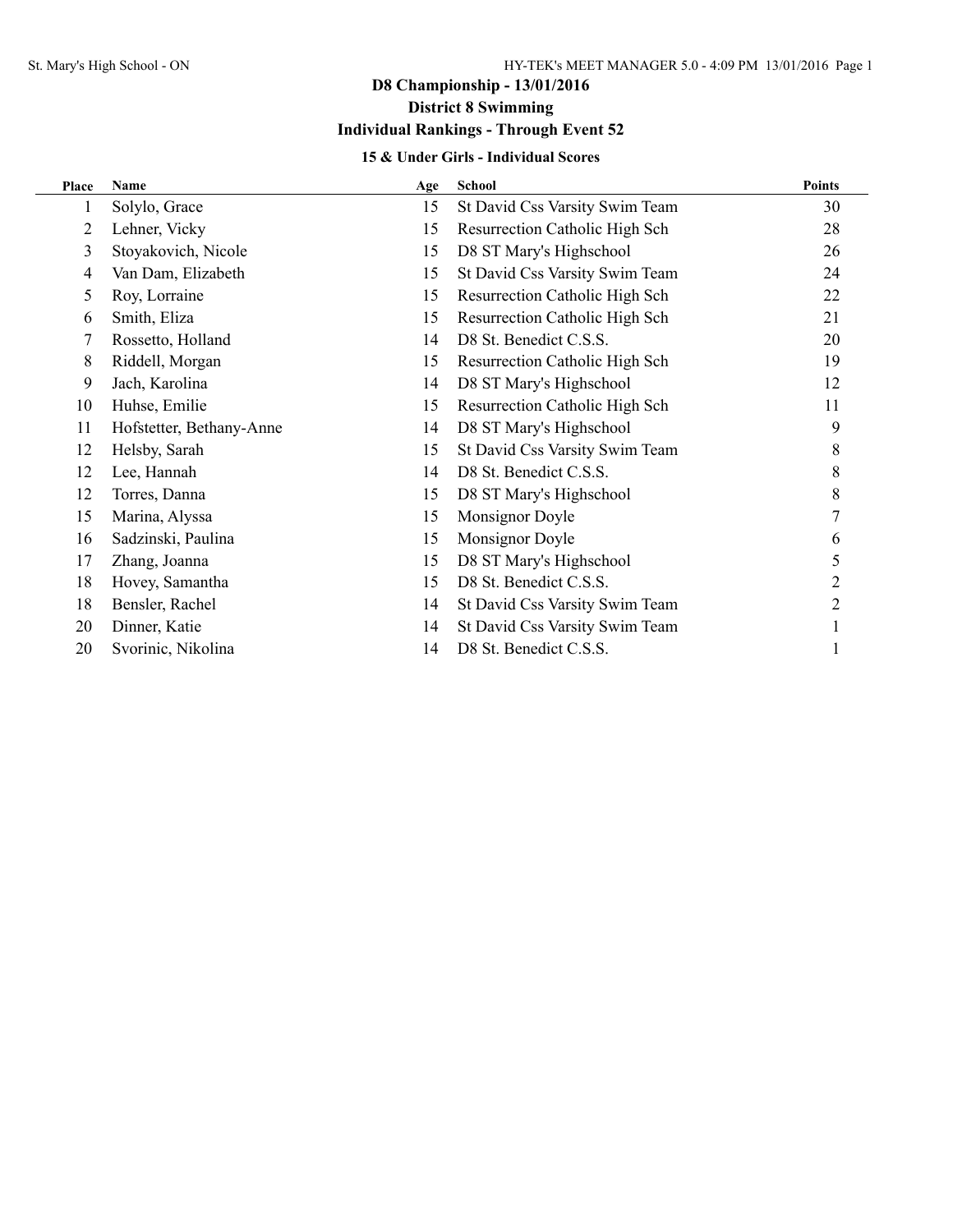## **15 & Under Boys - Individual Scores**

| Place | Name                 | Age | School                         | <b>Points</b>  |
|-------|----------------------|-----|--------------------------------|----------------|
|       | Gancena, Jason       | 14  | D8 St. Benedict C.S.S.         | 30             |
| 2     | Dosen, Nicholas      | 15  | D8 ST Mary's Highschool        | 26             |
| 3     | Robbescheuten, Dylan | 15  | Resurrection Catholic High Sch | 21             |
| 4     | Vautour, Justin      | 14  | D8 ST Mary's Highschool        | 20             |
| 5     | Aracila, Cristian    | 15  | Resurrection Catholic High Sch | 10             |
| 6     | Durakiewicz, Michal  | 15  | D8 St. Benedict C.S.S.         | 9              |
| 7     | Carriere, Adam       | 15  | D8 St. Benedict C.S.S.         |                |
| 8     | Norris, Stephen      | 14  | St David Css Varsity Swim Team | 6              |
| 9     | Sottile, Lukas       | 15  | Monsignor Doyle                | 2              |
| 9     | Phelan, Sam          | 14  | St David Css Varsity Swim Team | $\mathfrak{D}$ |
| 11    | Ernst, Wyatt         | 14  | St David Css Varsity Swim Team |                |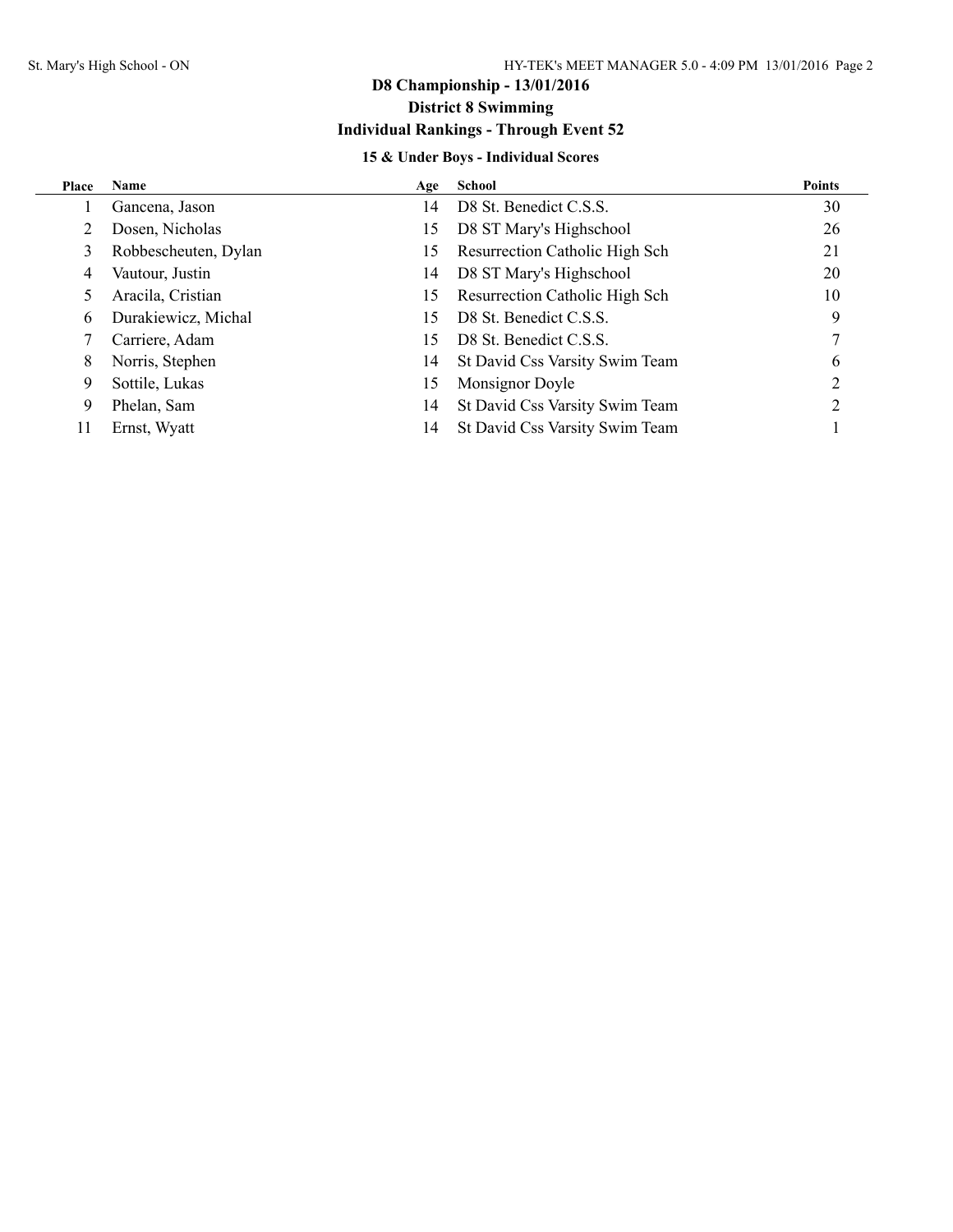## **D8 Championship - 13/01/2016 District 8 Swimming**

## **Individual Rankings - Through Event 52**

## **16-19 Girls - Individual Scores**

| Place | <b>Name</b>         | Age | <b>School</b>                  | <b>Points</b> |
|-------|---------------------|-----|--------------------------------|---------------|
| 1     | Gross, Johanna      | 17  | Resurrection Catholic High Sch | 30            |
| 2     | MacPhee, Caitlyn    | 17  | Monsignor Doyle                | 28            |
| 3     | Frezell, Allison    | 17  | D8 ST Mary's Highschool        | 24            |
| 4     | Karpets, Anna       | 17  | Resurrection Catholic High Sch | 19            |
| 5     | Starr, Emilee       | 17  | Resurrection Catholic High Sch | 18            |
| 6     | Smith, Maddy        | 16  | Resurrection Catholic High Sch | 17            |
| 7     | Campbell, Becky     | 16  | Monsignor Doyle                | 16            |
| 8     | Groff, Kayla        | 17  | D8 ST Mary's Highschool        | 14            |
| 8     | Collins, Grace      | 16  | St David Css Varsity Swim Team | 14            |
| 10    | Kerry, Alexandra    | 16  | D8 St. Benedict C.S.S.         | 13            |
| 10    | Davidson, Nikki     | 17  | D8 St. Benedict C.S.S.         | 13            |
| 12    | Driscoll, Cassidy   | 16  | D8 St. Benedict C.S.S.         | 12            |
| 13    | Landry, Sarah       | 16  | D8 ST Mary's Highschool        | 10            |
| 14    | Stenning, Dominique | 16  | Monsignor Doyle                | 8             |
| 15    | Correia, Brittany   | 16  | D8 ST Mary's Highschool        | 7             |
| 16    | Schropp, Annliese   | 16  | Resurrection Catholic High Sch | 6             |
| 16    | Vezsenyi, Hana      | 16  | Resurrection Catholic High Sch | 6             |
| 18    | White, Maddi        | 17  | D8 ST Mary's Highschool        | 5             |
| 18    | Beatty, Nicole      | 16  | Monsignor Doyle                | 5             |
| 20    | Rivard, Monique     | 16  | Monsignor Doyle                | 4             |
| 20    | Gehan, Madeleine    | 17  | D8 ST Mary's Highschool        | 4             |
| 22    | Ciupa, Jenny        | 18  | St David Css Varsity Swim Team | 3             |
| 23    | D'Arsie, Daniella   | 16  | Resurrection Catholic High Sch | 2             |
| 24    | Palma, Daniella     | 17  | D8 ST Mary's Highschool        |               |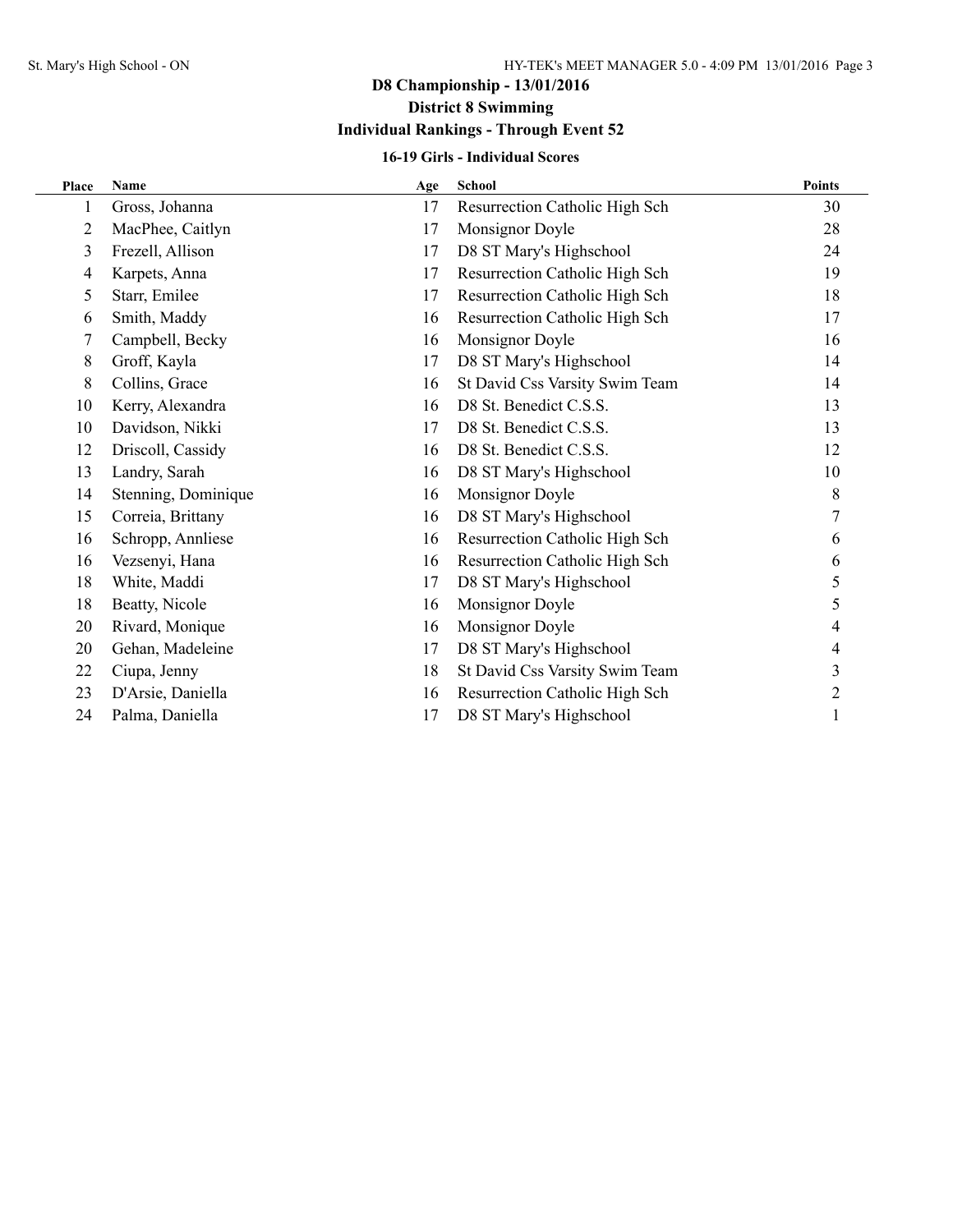## **16-19 Boys - Individual Scores**

| Place | Name               | Age | <b>School</b>                  | <b>Points</b> |
|-------|--------------------|-----|--------------------------------|---------------|
|       | Baranoski, Gabriel | 17  | Resurrection Catholic High Sch | 30            |
|       | Heather, Marcel    | 17  | Resurrection Catholic High Sch | 30            |
| 3     | Rickert, Brian     | 17  | D8 ST Mary's Highschool        | 25            |
| 4     | Young, Jacob       | 16  | Resurrection Catholic High Sch | 24            |
| 5.    | Leonardo, Nicholas | 16  | D8 St. Benedict C.S.S.         | 22            |
| 6     | Edissi, Dario      | 17  | Resurrection Catholic High Sch | 21            |
|       | Paulic, Michael    | 16  | D8 St. Benedict C.S.S.         | 19            |
| 8     | Johnston, Kyle     | 16  | Monsignor Doyle                | 18            |
| 9     | Starr, Brandon     | 16  | Resurrection Catholic High Sch | 15            |
| 10    | Meyer, Ben         | 17  | D8 ST Mary's Highschool        | 13            |
| 11    | Gancena, Josh      | 16  | D8 St. Benedict C.S.S.         | 12            |
| 12    | Arcila, John       | 16  | Resurrection Catholic High Sch | 9             |
| 13    | Zwarych, Nicholas  | 16  | St David Css Varsity Swim Team | 6             |
| 13    | Olivo, Karl        | 16  | Monsignor Doyle                | 6             |
| 15    | Smith, Jasper      | 16  | Monsignor Doyle                |               |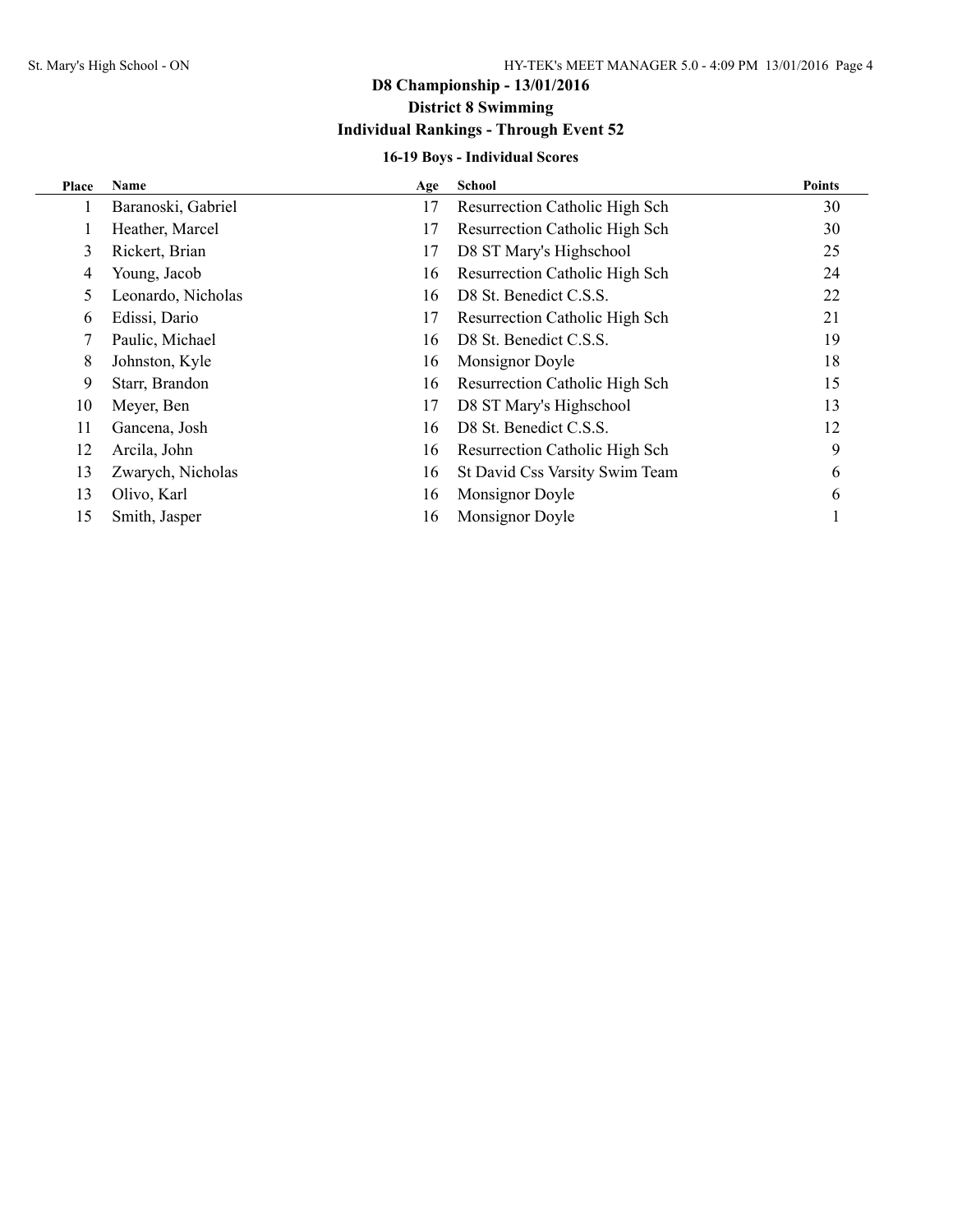$\overline{a}$ 

| 2:15.68                    | O OFSAA                |                               |    |
|----------------------------|------------------------|-------------------------------|----|
| Team                       | Relay                  | <b>Finals Time</b>            |    |
| <b>STBEN</b>               | А                      | 2:19.83                       | 20 |
| 1) Braga, Erica 14         | 2) Jones, Charlotte 14 |                               |    |
| 3) Vi, Kyanna 14           |                        | 4) Walker de-Jong, Shaunna 14 |    |
| <b>SDCSS</b><br>2          | B                      | 2:32.20                       | 18 |
| 1) Fitzpatrick, Kate 15    | 2) Jewer, Emma 14      |                               |    |
| 3) Wormald, Jessica 14     | 4) Beesley, Hannah 14  |                               |    |
| <b>RCSS</b><br>3           | A                      | 2:54.96                       | 14 |
| 1) Dudek, Monika 14        | 2) Jordan, Tanya 17    |                               |    |
| 3) Kowalczyk, Katherine 15 | 4) Smith, Eliza 15     |                               |    |

## **Event 2 Boys 13-19 4x50 SC Meter Medley Relay Open**

**2:06.80 O OFSAA**

| Team                 | Relay              | <b>Finals Time</b>       |    |
|----------------------|--------------------|--------------------------|----|
| 1 STBEN              |                    | 2:25.63                  | 20 |
| 1) Floras, Curtis 16 | 2) Thomas, Noah 17 |                          |    |
| 3) Vi, Kyson 16      |                    | 4) Leonardo, Nicholas 16 |    |

### **Event 3 Girls 15 & Under 4x50 SC Meter Medley Relay Junior**

**2:36.40 O OFSAA**

|   | Team                    | Relay                 | <b>Finals Time</b> |    |
|---|-------------------------|-----------------------|--------------------|----|
|   | <b>RCSS</b>             | А                     | 2:54.23            | 20 |
|   | 1) Riddell, Morgan 15   | 2) Lehner, Vicky 15   |                    |    |
|   | 3) Roy, Lorraine 15     | 4) Huhse, Emilie 15   |                    |    |
| 2 | <b>STBEN</b>            | А                     | 3:17.33            | 18 |
|   | 1) Rossetto, Holland 14 | 2) Lee, Hannah 14     |                    |    |
|   | 3) Oei, Sarah 15        | 4) Hovey, Samantha 15 |                    |    |
|   | <b>SMH</b>              | A                     | DO                 |    |
|   | 1) Zhang, Joanna 15     | 2) Torres, Danna 15   |                    |    |
|   | 3) Jach, Karolina 14    | 4) Leal, Nicole 15    |                    |    |
|   | <b>SDCSS</b>            | А                     | NS                 |    |

#### **Event 5 Girls 19 & Under 4x50 SC Meter Medley Relay Senior 2:28.20 O OFSAA**

| Team                    | Relav                    | <b>Finals Time</b> |    |  |
|-------------------------|--------------------------|--------------------|----|--|
| <b>RCSS</b>             | А                        | 2:46.60            | 20 |  |
| 1) Smith, Maddy 16      | 2) Gross, Johanna 17     |                    |    |  |
| 3) Karpets, Anna 17     | 4) Starr, Emilee 17      |                    |    |  |
| <b>STBEN</b>            | А                        | 2:54.50            | 18 |  |
| 1) Kerry, Alexandra 16  | 2) Davidson, Nikki 17    |                    |    |  |
| 3) Driscoll, Cassidy 16 | 4) Svorinic, Nikolina 14 |                    |    |  |

## **Event 6 Boys 19 & Under 4x50 SC Meter Medley Relay Senior**

**2:12.50 O OFSAA**

| Team                 | Relav                 | <b>Finals Time</b>        |    |  |  |
|----------------------|-----------------------|---------------------------|----|--|--|
| <b>STBEN</b>         | А                     | 2.4493                    | 20 |  |  |
| 1) Gancena, Josh 16  | 2) Paulic, Michael 16 |                           |    |  |  |
| 3) Gancena, Jason 14 |                       | 4) Durakiewicz, Michal 15 |    |  |  |

| Event 7 Girls 13-19 200 SC Meter Freestyle Open |                  |                 |                  |                    |        |  |
|-------------------------------------------------|------------------|-----------------|------------------|--------------------|--------|--|
|                                                 | 2:19.40          | O OFSAA         |                  |                    |        |  |
|                                                 | 2:33.30          | <b>C CWOSSA</b> |                  |                    |        |  |
|                                                 | Name             |                 | <b>AgeSchool</b> | <b>Finals Time</b> |        |  |
|                                                 | Vi, Kyanna       | 14              | STBEN            | 2:23.74            | C      |  |
|                                                 | 2 Kennedy, Regan | 14              | <b>SMH</b>       | 2:36.32            | 8      |  |
|                                                 | Kreze, Zoe       |                 | 16 SMH           | 2:46.56            | $\tau$ |  |
|                                                 | Jordan, Tanya    |                 | <b>RCSS</b>      | 3:51.38            | 6      |  |
|                                                 |                  |                 |                  |                    |        |  |

### **Event 9 Girls 19 & Under 200 SC Meter Freestyle Senior**

|    | 2:38.60<br>2:54.50   | O OFSAA<br><b>C CWOSSA</b> |                    |   |
|----|----------------------|----------------------------|--------------------|---|
|    | Name                 | <b>AgeSchool</b>           | <b>Finals Time</b> |   |
| 1. | MacPhee, Caitlyn     | <b>MDCSS</b>               | 2:51.96            | C |
|    | 2 Karpets, Anna      | <b>RCSS</b><br>17          | 3:17.39            | 8 |
|    | 3 Groff, Kayla       | <b>SMH</b><br>17           | 3:19.83            |   |
| 4  | Huhse, Emilie        | <b>RCSS</b><br>15          | 3:19.89            | 6 |
| 5. | van der Gulik, Jewel | <b>RCSS</b><br>14          | x3:50.60           |   |
|    | Palma, Daniella      | <b>SMH</b>                 | NS                 |   |

### **Event 10 Boys 19 & Under 200 SC Meter Freestyle Senior**

**2:25.00 O OFSAA**

| 2:39.50              | C CWOSSA  |                    |    |
|----------------------|-----------|--------------------|----|
| <b>Name</b>          | AgeSchool | <b>Finals Time</b> |    |
| 1 Baranoski, Gabriel | 17 RCSS   | 2:47.95            | 10 |

## **Event 11 Girls 13-19 50 SC Meter Freestyle Open**

**29.30 O OFSAA 32.20 C CWOSSA**

|    | Name                    | AgeSchool          | <b>Finals Time</b> |                |  |  |  |  |
|----|-------------------------|--------------------|--------------------|----------------|--|--|--|--|
| 1  | Walker de-Jong, Shaunna | <b>STBEN</b><br>14 | 29.85              | C              |  |  |  |  |
| 2  | Wormald, Jessica        | <b>SDCSS</b><br>14 | 30.83              | C              |  |  |  |  |
| 3  | Marina, Angela          | 16 MDCSS           | 30.88              | C              |  |  |  |  |
| 4  | Kennedy, Regan          | <b>SMH</b><br>14   | 31.89              | C              |  |  |  |  |
| 5  | Braga, Erica            | <b>STBEN</b><br>14 | 33.94              | 5              |  |  |  |  |
| 6  | Kreze, Zoe              | 16 SMH             | 34.37              | 4              |  |  |  |  |
|    | Beesley, Hannah         | <b>SDCSS</b><br>14 | 36.10              | $\overline{2}$ |  |  |  |  |
| 8  | Jewer, Emma             | <b>SDCSS</b><br>14 | x36.54             |                |  |  |  |  |
| 9  | Kowalczyk, Katherine    | <b>RCSS</b><br>15  | 38.80              |                |  |  |  |  |
| 10 | Davidson, Natalie       | <b>STBEN</b><br>14 | x42.09             |                |  |  |  |  |

#### **Event 12 Boys 13-19 50 SC Meter Freestyle Open**

**26.00 O OFSAA 28.60 C CWOSSA**

|   | Name               | <b>AgeSchool</b>  |              | <b>Finals Time</b> |   |
|---|--------------------|-------------------|--------------|--------------------|---|
|   | Vi, Kyson          | 16 STBEN          |              | 27.63              | C |
|   | Chai, Alex         | 15 SMH            |              | 27.79              | C |
| 3 | Thomas, Noah       | 17                | <b>STBEN</b> | 28.60              |   |
|   | Floras, Curtis     | 16 STBEN          |              | x29.83             |   |
|   | Betik, Noah        | 14 SDCSS          |              | 31.74              | 6 |
| 6 | Richardson, Wesley | <b>RCSS</b><br>15 |              | 34.66              | 5 |
|   | Rakottvai, Egon    | 14                | <b>STBEN</b> | x38.63             |   |



 $\overline{\phantom{a}}$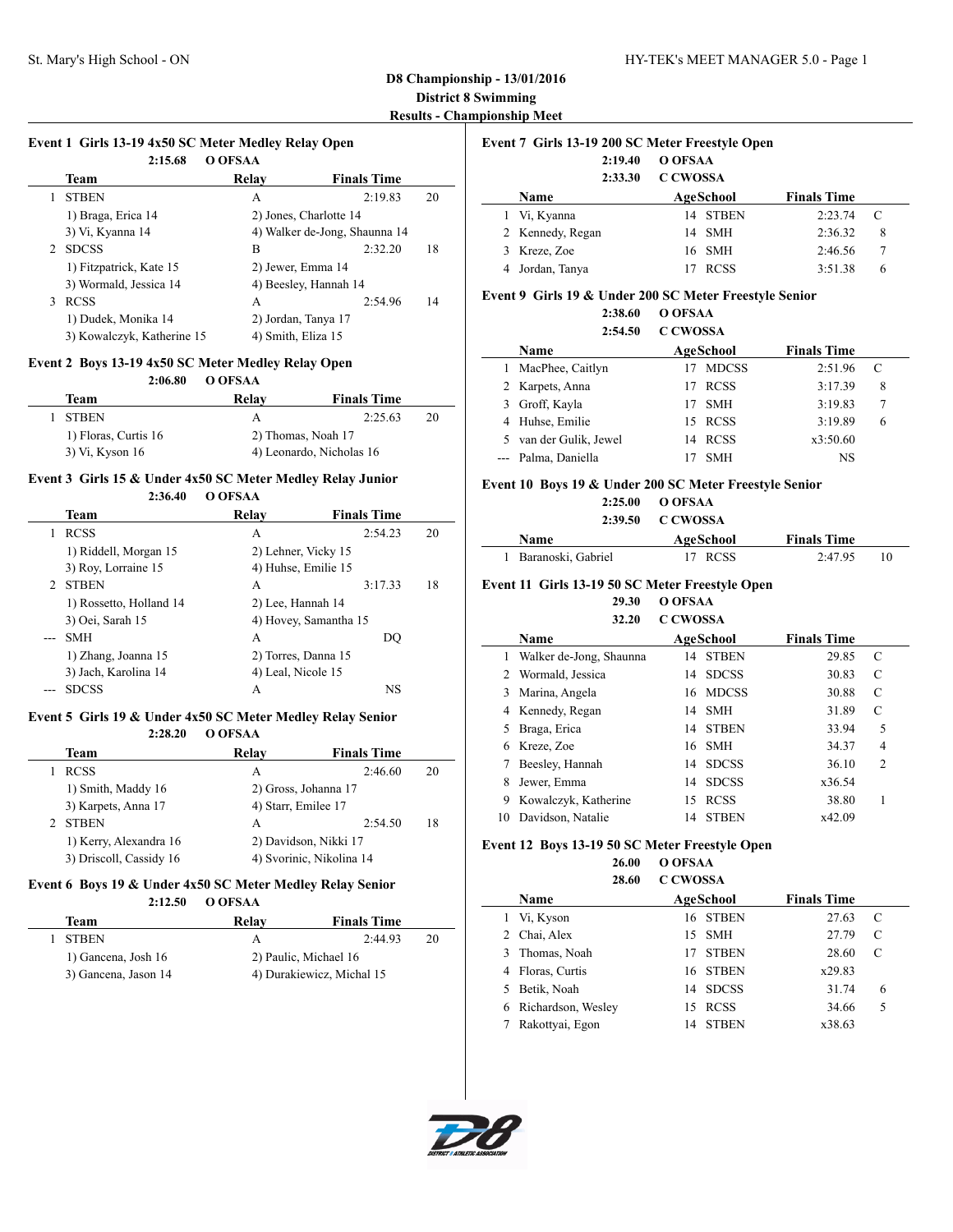| Event 13 Girls 15 & Under 50 SC Meter Freestyle Junior |                      |                 |              |                    |                |  |  |
|--------------------------------------------------------|----------------------|-----------------|--------------|--------------------|----------------|--|--|
|                                                        | 31.90                | O OFSAA         |              |                    |                |  |  |
|                                                        | 35.10                | <b>C CWOSSA</b> |              |                    |                |  |  |
|                                                        | <b>Name</b>          |                 | AgeSchool    | <b>Finals Time</b> |                |  |  |
| 1                                                      | Solylo, Grace        | 15              | <b>SDCSS</b> | 31.60              | $\overline{O}$ |  |  |
| $\overline{2}$                                         | Van Dam, Elizabeth   | 15              | <b>SDCSS</b> | 32.28              | $\mathcal{C}$  |  |  |
| 3                                                      | Smith, Eliza         | 15              | <b>RCSS</b>  | 33.66              | $\mathcal{C}$  |  |  |
| $\overline{4}$                                         | Helsby, Sarah        | 15              | <b>SDCSS</b> | x35.62             |                |  |  |
| 5                                                      | Stoyakovich, Nicole  | 15              | <b>SMH</b>   | 35.75              | 6              |  |  |
| 6                                                      | Rossetto, Holland    | 14              | <b>STBEN</b> | 36.11              | 5              |  |  |
| 7                                                      | Lee, Hannah          | 14              | <b>STBEN</b> | 36.78              | $\overline{4}$ |  |  |
| 8                                                      | Bensler, Rachel      | 14              | <b>SDCSS</b> | x37.98             |                |  |  |
| 9                                                      | Sadzinski, Paulina   | 15              | <b>MDCSS</b> | 38.15              | $\overline{c}$ |  |  |
| 10                                                     | Marina, Alyssa       | 15              | <b>MDCSS</b> | 38.16              | $\mathbf{1}$   |  |  |
| 11                                                     | Jach, Karolina       | 14              | <b>SMH</b>   | 40.30              |                |  |  |
| 12                                                     | Svorinic, Nikolina   | 14              | <b>STBEN</b> | x40.45             |                |  |  |
| 13                                                     | Aldworth, Rachel     | 14              | <b>RCSS</b>  | 41.90              |                |  |  |
| 14                                                     | van der Gulik, Tia   | 14              | <b>RCSS</b>  | x42.36             |                |  |  |
| 15                                                     | Hovey, Samantha      | 15              | <b>STBEN</b> | x42.37             |                |  |  |
| 16                                                     | Oei, Sarah           | 15              | <b>STBEN</b> | x42.50             |                |  |  |
| 17                                                     | Agar, Vanessa        | 15              | <b>MDCSS</b> | x43.05             |                |  |  |
| 18                                                     | Huhse, Emilie        | 15              | <b>RCSS</b>  | x43.51             |                |  |  |
| 19                                                     | Clinton, Hannah      | 14              | <b>RCSS</b>  | x43.63             |                |  |  |
| 20                                                     | Dinner, Katie        | 14              | <b>SDCSS</b> | x47.87             |                |  |  |
| 21                                                     | van der Gulik, Jewel | 14              | <b>RCSS</b>  | x48.55             |                |  |  |
| $\overline{a}$                                         | Torres, Danna        | 15              | <b>SMH</b>   | X40.46             |                |  |  |
| ---                                                    | Couves, Halie        | 15              | <b>RCSS</b>  | <b>SCR</b>         |                |  |  |
| $\overline{a}$                                         | Martins, Savannah    | 15              | <b>MDCSS</b> | <b>SCR</b>         |                |  |  |
| ---                                                    | King, Chelsea        | 15              | <b>STBEN</b> | <b>SCR</b>         |                |  |  |
| ---                                                    | Ward, Janelle        | 15              | <b>RCSS</b>  | <b>SCR</b>         |                |  |  |
| $\overline{a}$                                         | LeBrun, Alex         | 15              | <b>STBEN</b> | <b>SCR</b>         |                |  |  |
|                                                        |                      |                 |              |                    |                |  |  |

### **Event 14 Boys 15 & Under 50 SC Meter Freestyle Junior**

**28.90 O OFSAA**

|    | 31.80                | <b>C CWOSSA</b> |              |                    |                |
|----|----------------------|-----------------|--------------|--------------------|----------------|
|    | Name                 |                 | AgeSchool    | <b>Finals Time</b> |                |
|    | Gancena, Jason       | 14              | <b>STBEN</b> | 32.24              | 10             |
| 2  | Dosen, Nicholas      | 15              | – SMH        | 33.07              | 8              |
| 3  | Vautour, Justin      | 14              | <b>SMH</b>   | 35.51              | 7              |
| 4  | Robbescheuten, Dylan | 15              | <b>RCSS</b>  | 35.55              | 6              |
| 5. | Durakiewicz, Michal  | 15              | <b>STBEN</b> | 37.13              | 5              |
| 6  | Aracila, Cristian    | 15              | <b>RCSS</b>  | 37.61              | 4              |
| 7  | Phelan, Sam          | 14              | <b>SDCSS</b> | 37.74              | $\overline{c}$ |
| 8  | Ernst, Wyatt         | 14              | <b>SDCSS</b> | 38.37              |                |
| 9  | Carriere, Adam       | 15              | <b>STBEN</b> | x42.02             |                |
| 10 | Mclean, Reid         | 14              | <b>STBEN</b> | x43.14             |                |
| 11 | Sottile, Lukas       | 15              | <b>MDCSS</b> | 48.42              |                |

## **Event 15 Girls 19 & Under 50 SC Meter Freestyle Senior**

## **31.30 O OFSAA**

|                    | 34.40 | C CWOSSA  |  |                    |  |
|--------------------|-------|-----------|--|--------------------|--|
| <b>Name</b>        |       | AgeSchool |  | <b>Finals Time</b> |  |
| 1 Frezell, Allison |       | 17 SMH    |  | 33.85 C            |  |

| Campbell, Becky     | 16 | <b>MDCSS</b> | 34.10      | $\mathcal{C}$            |  |
|---------------------|----|--------------|------------|--------------------------|--|
| Collins, Grace      | 16 | <b>SDCSS</b> | 35.33      | 7                        |  |
| Starr, Emilee       | 17 | <b>RCSS</b>  | 35.38      | 6                        |  |
| Kerry, Alexandra    | 16 | <b>STBEN</b> | 35.55      | 5                        |  |
| Karpets, Anna       | 17 | <b>RCSS</b>  | 35.74      | $\overline{\mathcal{L}}$ |  |
| Smith, Maddy        | 16 | <b>RCSS</b>  | x37.20     |                          |  |
| Driscoll, Cassidy   | 16 | <b>STBEN</b> | 37.22      | $\overline{2}$           |  |
| Palma, Daniella     | 17 | <b>SMH</b>   | 38.71      | $\mathbf{1}$             |  |
| Ciupa, Jenny        | 18 | <b>SDCSS</b> | 38.81      |                          |  |
| Stenning, Dominique | 16 | <b>MDCSS</b> | 39.31      |                          |  |
| Vezsenyi, Hana      | 16 | <b>RCSS</b>  | x39.46     |                          |  |
| Morrissey, Emma     | 16 | <b>RCSS</b>  | x41.55     |                          |  |
| Oliveira, Patrice   | 18 | <b>MDCSS</b> | x42.57     |                          |  |
| D'Arsie, Daniella   | 16 | <b>RCSS</b>  | x42.99     |                          |  |
| Schropp, Annliese   | 16 | <b>RCSS</b>  | x43.16     |                          |  |
| Brunn, Alexis       | 16 | <b>MDCSS</b> | x43.53     |                          |  |
| Fulkerson, Marlena  | 17 | <b>MDCSS</b> | x44.63     |                          |  |
| Beatty, Nicole      | 16 | <b>MDCSS</b> | x44.68     |                          |  |
| Pearl, Makayla      | 16 | <b>STBEN</b> | x44.84     |                          |  |
| King, Brianna       | 16 | <b>STBEN</b> | x45.96     |                          |  |
| Rivard, Monique     | 16 | <b>MDCSS</b> | x46.49     |                          |  |
| Medeiros, Kathleen  | 16 | <b>STBEN</b> | x53.49     |                          |  |
| Landry, Sarah       | 16 | <b>SMH</b>   | X42.91     |                          |  |
| Idziak, Samantha    | 16 | <b>SDCSS</b> | <b>SCR</b> |                          |  |
| Rae, Jessie         | 16 | <b>SDCSS</b> | <b>SCR</b> |                          |  |
| Fleming, Katie      | 16 | <b>SDCSS</b> | <b>SCR</b> |                          |  |
| Ghazarian, Sevanne  | 16 | <b>STBEN</b> | <b>SCR</b> |                          |  |
| Stubbe, Claire      | 16 | <b>SDCSS</b> | <b>SCR</b> |                          |  |
|                     |    |              |            |                          |  |

## **Event 16 Boys 19 & Under 50 SC Meter Freestyle Senior**

**27.20 O OFSAA 29.90 C CWOSSA**

|                | Name              | <b>AgeSchool</b> |              | <b>Finals Time</b> |                |
|----------------|-------------------|------------------|--------------|--------------------|----------------|
| 1              | Heather, Marcel   | 17               | <b>RCSS</b>  | 27.05              | $\Omega$       |
| $\overline{c}$ | Johnston, Kyle    | 16               | <b>MDCSS</b> | 31.08              | 8              |
| 3              | Rickert, Brian    | 17               | <b>SMH</b>   | 32.06              | 7              |
| 4              | Edissi, Dario     | 17               | <b>RCSS</b>  | 32.66              | 6              |
| 5              | Meyer, Ben        | 17               | <b>SMH</b>   | 32.92              | 5              |
| 6              | Paulic, Michael   | 16               | <b>STBEN</b> | 32.98              | 4              |
| 7              | Starr, Brandon    | 16               | <b>RCSS</b>  | x33.37             |                |
| 8              | Olivo, Karl       | 16               | <b>MDCSS</b> | 33.65              | $\overline{2}$ |
| 9              | Gancena, Josh     | 16               | <b>STBEN</b> | 34.84              | 1              |
| 10             | Arcila, John      | 16               | <b>RCSS</b>  | x35.71             |                |
| 11             | Zwarych, Nicholas | 16               | <b>SDCSS</b> | 36.20              |                |
| 12             | Fraser, Graeme    | 17               | <b>RCSS</b>  | x36.85             |                |
| 13             | Smith, Jasper     | 16               | <b>MDCSS</b> | x40.24             |                |
| 14             | Moore, Cooper     | 18               | <b>MDCSS</b> | x57.53             |                |
| 15             | Teshome, Nahom    | 17               | <b>RCSS</b>  | x1:00.53           |                |
|                | Akot, Oman        | 16               | <b>RCSS</b>  | X1:08.59           |                |
|                | Phan, Francis     | 16               | <b>RCSS</b>  | <b>SCR</b>         |                |

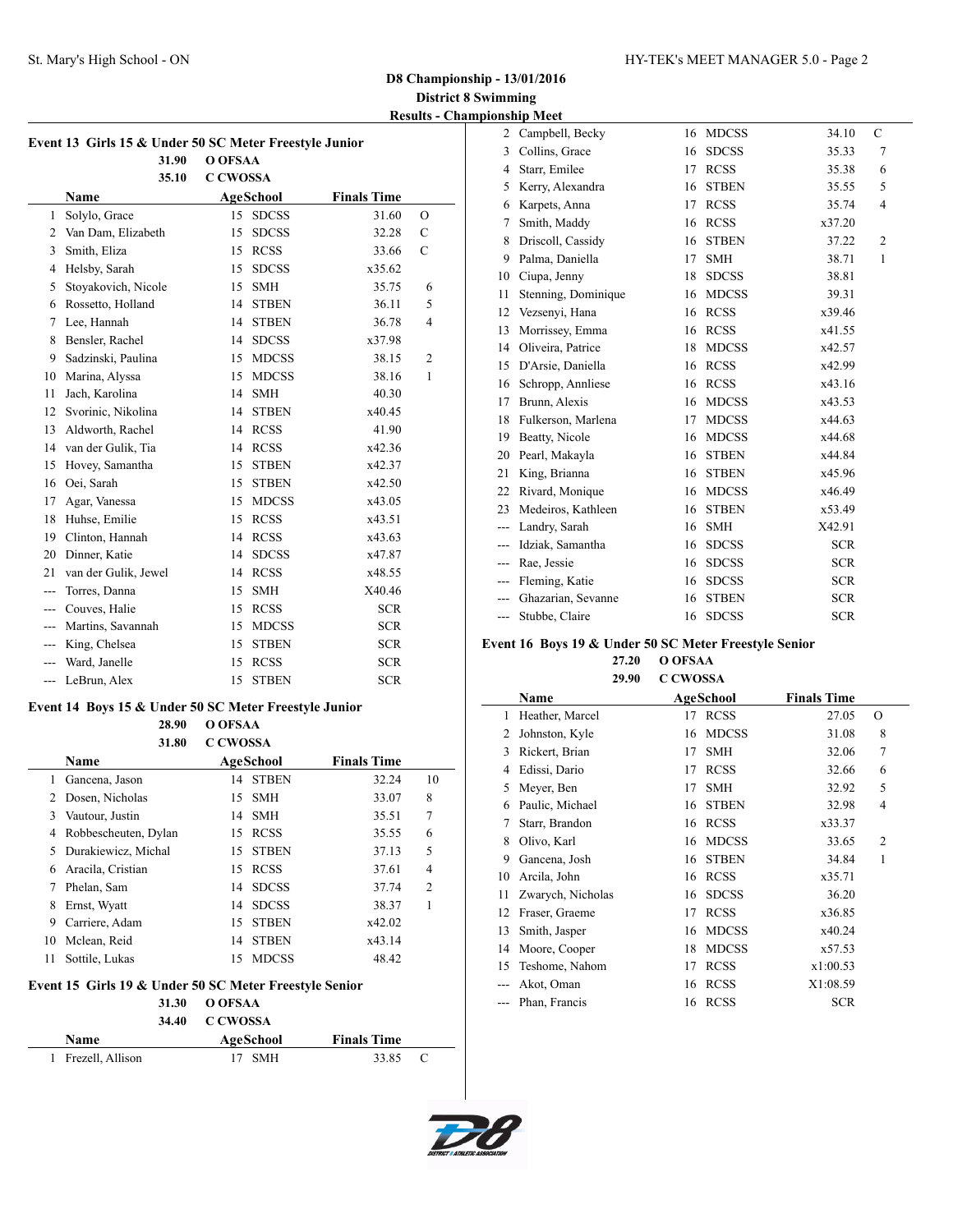|                | Event 17 Girls 13-19 100 SC Meter IM Open        |                 |                  |                    |               |
|----------------|--------------------------------------------------|-----------------|------------------|--------------------|---------------|
|                | 1:14.24                                          | O OFSAA         |                  |                    |               |
|                | 1:21.70                                          | <b>C CWOSSA</b> |                  |                    |               |
|                | Name                                             |                 | AgeSchool        | <b>Finals Time</b> |               |
| 1              | Masters, Emily                                   |                 | 14 SMH           | 1:16.05            | C             |
|                | 2 Jones, Charlotte                               |                 | 14 STBEN         | 1:17.46            | C             |
|                | 3 Wormald, Jessica                               |                 | 14 SDCSS         | 1:21.41            | C             |
|                | 4 Beesley, Hannah                                |                 | 14 SDCSS         | 1:28.70            | 6             |
|                | 5 Kowalczyk, Katherine                           |                 | 15 RCSS          | 1:36.55            | 5             |
| 6              | Jordan, Tanya                                    |                 | 17 RCSS          | 1:55.42            | 4             |
|                | Event 18 Boys 13-19 100 SC Meter IM Open         |                 |                  |                    |               |
|                | 1:05.47                                          | O OFSAA         |                  |                    |               |
|                | 1:12.00                                          | C CWOSSA        |                  |                    |               |
|                | Name                                             |                 | <b>AgeSchool</b> | <b>Finals Time</b> |               |
|                | 1 Locis, Ethan                                   |                 | 16 MDCSS         | 1:04.18            | О             |
|                | 2 Wormald, Lukas                                 | 16              | <b>SDCSS</b>     | 1:05.84            | $\mathcal{C}$ |
|                | 3 Vi, Kyson                                      | 16              | <b>STBEN</b>     | 1:10.42            | C             |
|                | Event 19 Girls 13-19 200 SC Meter IM Open        |                 |                  |                    |               |
|                | 2:36.90                                          | O OFSAA         |                  |                    |               |
|                | 2:52.60                                          | <b>C CWOSSA</b> |                  |                    |               |
|                | <b>Name</b>                                      |                 | AgeSchool        | <b>Finals Time</b> |               |
| 1              | Jones, Charlotte                                 |                 | 14 STBEN         | 2:46.98            | C             |
|                | --- Wormald, Jessica                             |                 | 14 SDCSS         | <b>SCR</b>         |               |
|                |                                                  |                 |                  |                    |               |
|                | Event 20 Boys 13-19 200 SC Meter IM Open         |                 |                  |                    |               |
|                | 2:25.09                                          | O OFSAA         |                  |                    |               |
|                | 2:39.60                                          | C CWOSSA        |                  |                    |               |
|                | Name                                             |                 | AgeSchool        | <b>Finals Time</b> |               |
| 1              | Betik, Noah                                      |                 | 14 SDCSS         | 3:05.45            | 10            |
|                | Event 21 Girls 15 & Under 100 SC Meter IM Junior |                 |                  |                    |               |
|                | 1:22.60                                          | O OFSAA         |                  |                    |               |
|                | 1:30.90                                          | <b>C CWOSSA</b> |                  |                    |               |
|                | Name                                             |                 | <b>AgeSchool</b> | <b>Finals Time</b> |               |
|                | 1 Lehner, Vicky                                  |                 | 15 RCSS          | 1:31.87            | 10            |
|                | 2 Helsby, Sarah                                  | 15              | <b>SDCSS</b>     | 1:37.98            | 8             |
|                | 3 Roy, Lorraine                                  |                 | 15 RCSS          | 1:39.31            | 7             |
| $\overline{4}$ | Jach, Karolina                                   |                 | 14 SMH           | 1:53.12            | 6             |
|                | Event 23 Girls 19 & Under 100 SC Meter IM Senior |                 |                  |                    |               |
|                | 1:20.00                                          | O OFSAA         |                  |                    |               |
|                | 1:28.00                                          | <b>C CWOSSA</b> |                  |                    |               |
|                | Name                                             |                 | AgeSchool        | <b>Finals Time</b> |               |
| 1              | Gross, Johanna                                   |                 | 17 RCSS          | 1:21.52            | $\mathbf C$   |

2 MacPhee, Caitlyn 17 MDCSS 1:28.37 8 3 Frezell, Allison 17 SMH 1:31.94 7 4 Starr, Emilee 17 RCSS 1:35.74 6

|   | Name                                             |         |                 | AgeSchool    | <b>Finals Time</b> |          |
|---|--------------------------------------------------|---------|-----------------|--------------|--------------------|----------|
| 1 | Heather, Marcel                                  |         | 17              | <b>RCSS</b>  | 1:19.02            | 10       |
| 2 | Young, Jacob                                     |         | 16              | RCSS         | 1:30.75            | 8        |
|   | Event 25 Girls 13-19 100 SC Meter Butterfly Open |         |                 |              |                    |          |
|   |                                                  | 1:12.80 | O OFSAA         |              |                    |          |
|   |                                                  | 1:20.10 | <b>C CWOSSA</b> |              |                    |          |
|   | Name                                             |         |                 | AgeSchool    | <b>Finals Time</b> |          |
| 1 | Masters, Emily                                   |         |                 | 14 SMH       | 1:12.50            | О        |
| 2 | Walker de-Jong, Shaunna                          |         | 14              | <b>STBEN</b> | 1:13.75            | C        |
| 3 | Marina, Angela                                   |         | 16              | <b>MDCSS</b> | 1:15.37            | C        |
|   | D'Arsie, Daniella                                |         |                 | 16 RCSS      | NS                 |          |
|   | Event 26 Boys 13-19 100 SC Meter Butterfly Open  |         |                 |              |                    |          |
|   |                                                  | 1:04.90 | O OFSAA         |              |                    |          |
|   |                                                  | 1:11.40 | <b>C CWOSSA</b> |              |                    |          |
|   | Name                                             |         |                 | AgeSchool    | <b>Finals Time</b> |          |
| 1 | Locis, Ethan                                     |         | 16              | <b>MDCSS</b> | 1:02.60            | $\Omega$ |
| 2 | Thomas, Noah                                     |         | 17              | <b>STBEN</b> | 1:03.33            | Ω        |

### **Event 27 Girls 15 & Under 50 SC Meter Butterfly Junior**

**Event 24 Boys 19 & Under 100 SC Meter IM Senior 1:10.73 O OFSAA 1:17.80 C CWOSSA**

> **36.50 O OFSAA 40.20 C CWOSSA**

| 40.ZV                  | U U WUSSA |                    |         |  |
|------------------------|-----------|--------------------|---------|--|
| <b>Name</b>            | AgeSchool | <b>Finals Time</b> |         |  |
| Solylo, Grace          | 15 SDCSS  | 34.73              | $\circ$ |  |
| 2 Rossetto, Holland    | 14 STBEN  | 39.72              | C       |  |
| 3 Roy, Lorraine        | 15 RCSS   | 45.24              |         |  |
| Jach, Karolina         | 14 SMH    | 56.39              | 6       |  |
| --- Svorinic, Nikolina | 14 STBEN  | <b>XNS</b>         |         |  |
|                        |           |                    |         |  |

3 Wormald, Lukas 16 SDCSS 1:04.40 O 4 Chai, Alex 15 SMH 1:09.94 C

### **Event 29 Girls 19 & Under 50 SC Meter Butterfly Senior**

|                   | 35.00 | O OFSAA         |             |                    |   |  |
|-------------------|-------|-----------------|-------------|--------------------|---|--|
|                   | 38.50 | <b>C CWOSSA</b> |             |                    |   |  |
| <b>Name</b>       |       |                 | AgeSchool   | <b>Finals Time</b> |   |  |
| Gross, Johanna    |       |                 | 17 RCSS     | 36.88              | C |  |
| 2 Davidson, Nikki |       |                 | 17 STBEN    | 43.09              | 8 |  |
| Karpets, Anna     |       |                 | <b>RCSS</b> | 43.43              |   |  |

**Event 30 Boys 19 & Under 50 SC Meter Butterfly Senior**

**30.19 O OFSAA 33.20 C CWOSSA**

|                      | 33.40 UUWO3A |                    |    |
|----------------------|--------------|--------------------|----|
| <b>Name</b>          | AgeSchool    | <b>Finals Time</b> |    |
| 1 Leonardo, Nicholas | 16 STBEN     | 39.74              | 10 |
| 2 Young, Jacob       | 16 RCSS      | 40.93              | -8 |



 $\overline{\phantom{0}}$ 

 $\overline{\phantom{a}}$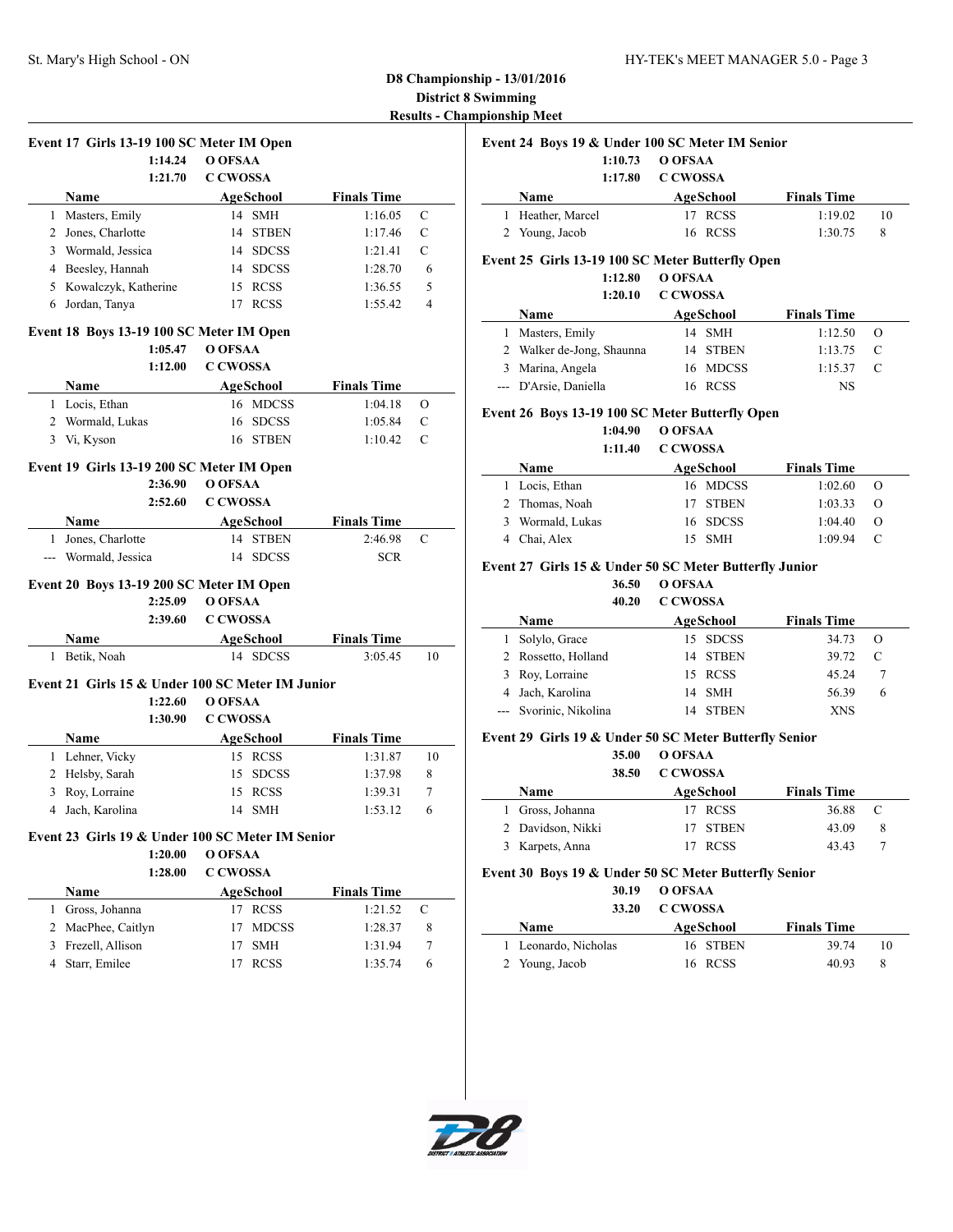|    | юнэшр імсе          |     |              |            |                |  |
|----|---------------------|-----|--------------|------------|----------------|--|
|    | 5 Davidson, Nikki   |     | 17 STBEN     | 1:35.58    | 5              |  |
|    | 6 Landry, Sarah     |     | 16 SMH       | 1:37.62    | $\overline{4}$ |  |
|    | 7 D'Arsie, Daniella |     | 16 RCSS      | 1:39.72    | $\overline{2}$ |  |
| 8  | Ciupa, Jenny        | 18. | <b>SDCSS</b> | 1:40.67    |                |  |
| 9  | Brunn, Alexis       |     | 16 MDCSS     | 1:41.30    |                |  |
| 10 | White, Maddi        | 17  | <b>SMH</b>   | 1:41.93    |                |  |
| 11 | Schropp, Annliese   |     | 16 RCSS      | x1:48.26   |                |  |
|    | --- Stubbe, Claire  | 16. | <b>SDCSS</b> | <b>SCR</b> |                |  |

#### **Event 36 Boys 19 & Under 100 SC Meter Freestyle Senior**

**1:02.09 O OFSAA 1:08.30 C CWOSSA**

|   | Name            | AgeSchool   | <b>Finals Time</b> |    |
|---|-----------------|-------------|--------------------|----|
|   | Rickert, Brian  | <b>SMH</b>  | 1:15.25            | 10 |
|   | Edissi, Dario   | 17 RCSS     | 1:16.82            | 8  |
| 3 | Paulic, Michael | 16 STBEN    | 1:20.48            |    |
|   | 4 Gancena, Josh | 16 STBEN    | 1:20.50            | 6  |
|   | Arcila, John    | 16 RCSS     | 1:27.64            |    |
|   | Fraser, Graeme  | <b>RCSS</b> | x1:31.51           |    |

#### **Event 37 Girls 13-19 100 SC Meter Backstroke Open**

**1:13.10 O OFSAA 1:20.40 C CWOSSA**

|   | Name                   |    | AgeSchool    | <b>Finals Time</b> |                |
|---|------------------------|----|--------------|--------------------|----------------|
|   | Jones, Charlotte       | 14 | <b>STBEN</b> | 1:13.38            | C              |
| 2 | Fitzpatrick, Kate      |    | 15 SDCSS     | 1:15.28            | C              |
|   | 3 Kennedy, Regan       | 14 | SMH          | 1:16.50            | C              |
| 4 | Braga, Erica           |    | 14 STBEN     | 1:23.38            | 6              |
|   | 5 McGrath, Alison      |    | 15 SMH       | 1:30.68            | 5              |
|   | 6 Kowalczyk, Katherine |    | 15 RCSS      | 1:43.00            | 4              |
|   | Dudek, Monika          | 14 | <b>RCSS</b>  | 1:46.66            | $\overline{2}$ |
| 8 | Davidson, Natalie      | 14 | <b>STBEN</b> | x1:56.40           |                |

#### **Event 38 Boys 13-19 100 SC Meter Backstroke Open**

**1:07.60 O OFSAA 1:14.40 C CWOSSA**

| .                 | UU WUQOA     |                    |          |  |
|-------------------|--------------|--------------------|----------|--|
| Name              | AgeSchool    | <b>Finals Time</b> |          |  |
| Locis, Ethan      | 16 MDCSS     | 1:02.93            | $\Omega$ |  |
| 2 Chai, Alex      | 15 SMH       | 1:08.96            | C        |  |
| 3 Wormald, Lukas  | 16 SDCSS     | 1:10.01            | C        |  |
| 4 Thomas, Noah    | <b>STBEN</b> | 1:10.60            | C        |  |
| 5 Rakottyai, Egon | STBEN<br>14  | 1:43.43            |          |  |
|                   |              |                    |          |  |

### **Event 39 Girls 15 & Under 50 SC Meter Backstroke Junior**

**37.80 O OFSAA 41.60 C CWOSSA**

| 71.VV                | <u>u un ubbin</u> |             |                    |   |  |
|----------------------|-------------------|-------------|--------------------|---|--|
| Name                 |                   | AgeSchool   | <b>Finals Time</b> |   |  |
| Stovakovich, Nicole  |                   | 15 SMH      | 40.36              | C |  |
| 2 Van Dam, Elizabeth |                   | 15 SDCSS    | 41.82              | 8 |  |
| Smith, Eliza         |                   | 15 RCSS     | 43.23              | 7 |  |
| 4 Riddell, Morgan    |                   | 15 RCSS     | 45.33              | 6 |  |
| 5 Zhang, Joanna      |                   | 15 SMH      | 46.98              | 5 |  |
| Lee, Hannah          | 14                | STBEN       | 47.70              | 4 |  |
| Clinton, Hannah      | 14                | <b>RCSS</b> | x50.68             |   |  |
|                      |                   |             |                    |   |  |



 $\overline{\phantom{a}}$ 

|             | Event 31 Girls 13-19 100 SC Meter Freestyle Open |                    |
|-------------|--------------------------------------------------|--------------------|
|             | $1:02.96$ O OFSAA                                |                    |
|             | 1:09.30 C CWOSSA                                 |                    |
| <b>Name</b> | AgeSchool                                        | <b>Finals Time</b> |
|             |                                                  |                    |

| 1 Walker de-Jong, Shaunna |    | 14 STBEN     | 1:05.55  | -C            |  |
|---------------------------|----|--------------|----------|---------------|--|
| 2 Masters, Emily          |    | 14 SMH       | 1:06.23  | C             |  |
| 3 Vi, Kyanna              |    | 14 STBEN     | 1:07.98  |               |  |
| 4 Wormald, Jessica        |    | 14 SDCSS     | 1:10.53  | 6             |  |
| 5 McGrath, Alison         |    | 15 SMH       | 1:16.52  | .5            |  |
| 6 Beesley, Hannah         |    | 14 SDCSS     | 1:21.49  | 4             |  |
| Jewer, Emma               | 14 | <b>SDCSS</b> | x1:24.14 |               |  |
| Jordan, Tanya             |    | <b>RCSS</b>  | 1:50.84  | $\mathcal{P}$ |  |
|                           |    |              |          |               |  |

### **Event 32 Boys 13-19 100 SC Meter Freestyle Open**

**58.80 O OFSAA**

| 1:04.70              | C CWOSSA  |                    |    |
|----------------------|-----------|--------------------|----|
| Name                 | AgeSchool | <b>Finals Time</b> |    |
| Floras, Curtis       | 16 STBEN  | 1:11.51            | 10 |
| 2 Richardson, Wesley | 15 RCSS   | 1:21.44            | 8  |
| 3 Rakottyai, Egon    | 14 STREN  | 1:26.03            |    |

#### **Event 33 Girls 15 & Under 100 SC Meter Freestyle Junior**

**1:12.10 O OFSAA**

|   | 1:19.30                  | <b>C CWOSSA</b> |              |                    |                |  |
|---|--------------------------|-----------------|--------------|--------------------|----------------|--|
|   | <b>Name</b>              |                 | AgeSchool    | <b>Finals Time</b> |                |  |
|   | Solylo, Grace            | 15.             | <b>SDCSS</b> | 1:11.35            | $\Omega$       |  |
|   | 2 Van Dam, Elizabeth     | 15              | <b>SDCSS</b> | 1:15.03            | C              |  |
| 3 | Rossetto, Holland        |                 | 14 STBEN     | 1:24.94            | 7              |  |
| 4 | Helsby, Sarah            | 15              | <b>SDCSS</b> | x1:26.31           |                |  |
| 5 | Riddell, Morgan          | 15.             | <b>RCSS</b>  | 1:36.62            | 6              |  |
| 6 | Huhse, Emilie            | 15              | <b>RCSS</b>  | 1:37.00            | 5              |  |
| 7 | van der Gulik, Tia       |                 | 14 RCSS      | x1:38.57           |                |  |
| 8 | Hofstetter, Bethany-Anne |                 | 14 SMH       | 1:41.83            | $\overline{4}$ |  |
|   | Leal, Nicole             | 15              | <b>SMH</b>   | X2:17.34           |                |  |
|   | Oei, Sarah               | 15              | <b>STBEN</b> | NS                 |                |  |
|   | --- Lacoste, Meghan      | 14              | <b>SMH</b>   | <b>SCR</b>         |                |  |
|   | --- LeBrun, Alex         | 15              | <b>STBEN</b> | <b>SCR</b>         |                |  |

#### **Event 34 Boys 15 & Under 100 SC Meter Freestyle Junior**

**1:06.80 O OFSAA**

**1:13.50 C CWOSSA**

| Name                    | AgeSchool | <b>Finals Time</b> |    |
|-------------------------|-----------|--------------------|----|
| 1 Gancena, Jason        | 14 STBEN  | 1.1849             | 10 |
| 2 Robbescheuten, Dylan  | 15 RCSS   | 1:26.76            | 8  |
| --- Durakiewicz, Michal | 15 STBEN  | NS                 |    |

### **Event 35 Girls 19 & Under 100 SC Meter Freestyle Senior**

**1:10.40 O OFSAA**

|   | 1:17.40            | <b>C CWOSSA</b> |              |                    |   |  |
|---|--------------------|-----------------|--------------|--------------------|---|--|
|   | Name               |                 | AgeSchool    | <b>Finals Time</b> |   |  |
| L | MacPhee, Caitlyn   |                 | <b>MDCSS</b> | 1:16.28            | C |  |
|   | 2 Kerry, Alexandra |                 | 16 STBEN     | 1:18.84            | 8 |  |
|   | 3 Collins, Grace   |                 | 16 SDCSS     | 1:20.72            |   |  |
|   | 4 Starr, Emilee    |                 | <b>RCSS</b>  | 1:20.85            |   |  |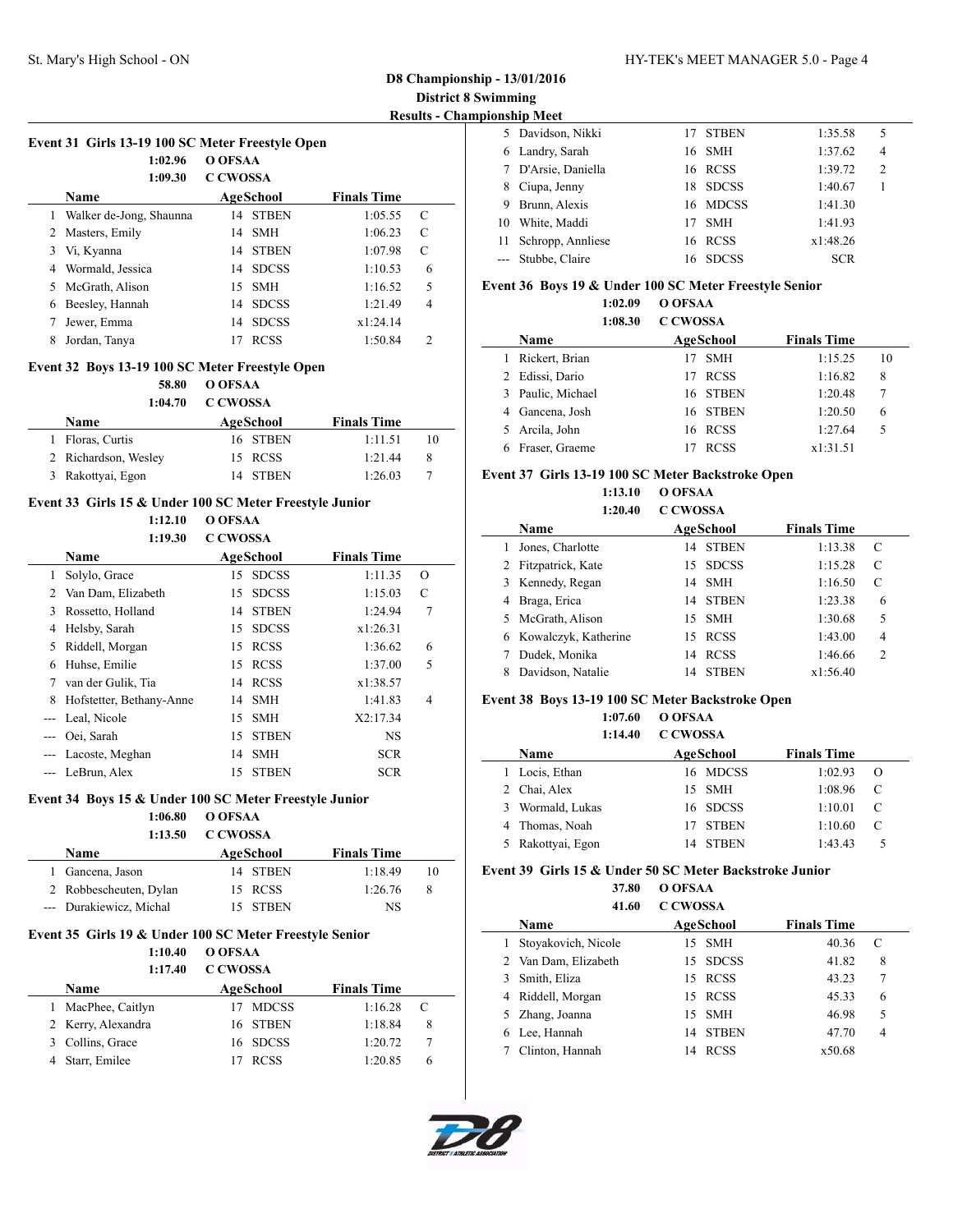$\sim$ 

 $\sim$ 

 $\overline{a}$ 

| (Event 39 Girls 15 & Under 50 SC Meter Backstroke Junior) |                       |    |            |                    |   |  |
|-----------------------------------------------------------|-----------------------|----|------------|--------------------|---|--|
|                                                           | <b>Name</b>           |    | AgeSchool  | <b>Finals Time</b> |   |  |
| 8                                                         | Bensler, Rachel       |    | 14 SDCSS   | 51.99              | 2 |  |
| 9                                                         | Svorinic, Nikolina    |    | 14 STBEN   | 52.03              |   |  |
|                                                           | --- LeBrun, Alex      |    | 15 STBEN   | <b>SCR</b>         |   |  |
|                                                           | --- Martins, Savannah |    | 15 MDCSS   | <b>SCR</b>         |   |  |
|                                                           | --- Lacoste, Meghan   | 14 | <b>SMH</b> | <b>SCR</b>         |   |  |

#### **Event 40 Boys 15 & Under 50 SC Meter Backstroke Junior**

**35.90 O OFSAA 39.50 C CWOSSA**

|    | 3Y.SU                | C CWOSSA |              |                    |    |  |
|----|----------------------|----------|--------------|--------------------|----|--|
|    | Name                 |          | AgeSchool    | <b>Finals Time</b> |    |  |
|    | Gancena, Jason       |          | 14 STBEN     | 40.78              | 10 |  |
| 2  | Dosen, Nicholas      |          | 15 SMH       | 41.98              | 8  |  |
| 3  | Robbescheuten, Dylan |          | 15 RCSS      | 43.87              | 7  |  |
|    | 4 Norris, Stephen    |          | 14 SDCSS     | 45.22              | 6  |  |
| 5. | Vautour, Justin      |          | 14 SMH       | 45.98              | 5  |  |
| 6  | Durakiewicz, Michal  |          | 15 STBEN     | 49.49              | 4  |  |
|    | Carriere, Adam       |          | 15 STBEN     | x51.52             |    |  |
| 8  | Mclean, Reid         | 14       | <b>STBEN</b> | x53.45             |    |  |
| 9  | Sottile, Lukas       | 15       | <b>MDCSS</b> | 54.41              | 2  |  |
|    | Aracila, Cristian    | 15       | <b>RCSS</b>  | NS                 |    |  |
|    |                      |          |              |                    |    |  |

### **Event 41 Girls 19 & Under 50 SC Meter Backstroke Senior**

### **40.50 C CWOSSA**

|              | Name                |    | AgeSchool    | <b>Finals Time</b> |                |
|--------------|---------------------|----|--------------|--------------------|----------------|
| $\mathbf{1}$ | Driscoll, Cassidy   | 16 | <b>STBEN</b> | 42.19              | 10             |
| 2            | Stenning, Dominique | 16 | <b>MDCSS</b> | 45.98              | 8              |
| 3            | Smith, Maddy        | 16 | <b>RCSS</b>  | 48.24              | 7              |
| 4            | Schropp, Annliese   |    | 16 RCSS      | 50.57              | 6              |
| 5            | Beatty, Nicole      | 16 | <b>MDCSS</b> | 50.97              | 5              |
| 6            | Gehan, Madeleine    | 17 | <b>SMH</b>   | 52.67              | 4              |
| 7            | Ciupa, Jenny        | 18 | <b>SDCSS</b> | 52.93              | $\overline{2}$ |
| 8            | Correia, Brittany   | 16 | <b>SMH</b>   | 53.24              | 1              |
| 9            | Fulkerson, Marlena  | 17 | <b>MDCSS</b> | x53.69             |                |
| 10           | Morrissey, Emma     | 16 | <b>RCSS</b>  | x55.21             |                |
| 11           | Medeiros, Kathleen  | 16 | <b>STBEN</b> | 58.14              |                |
| 12           | King, Brianna       | 16 | <b>STBEN</b> | x1:03.06           |                |
|              | Neves, Michelle     | 16 | <b>SMH</b>   | X59.56             |                |
|              | Pearl, Makayla      | 16 | <b>STBEN</b> | NS                 |                |
|              | Rae, Jessie         | 16 | <b>SDCSS</b> | <b>SCR</b>         |                |

#### **Event 42 Boys 19 & Under 50 SC Meter Backstroke Senior 38.00 C CWOSSA**

|   | <b>Name</b>       |    | AgeSchool    | <b>Finals Time</b> |                |
|---|-------------------|----|--------------|--------------------|----------------|
| 1 | Johnston, Kyle    | 16 | MDCSS        | 39.35              | 10             |
| 2 | Paulic, Michael   | 16 | <b>STBEN</b> | 43.56              | 8              |
| 3 | Edissi, Dario     | 17 | <b>RCSS</b>  | 43.87              | 7              |
| 4 | Zwarych, Nicholas | 16 | <b>SDCSS</b> | 46.37              | 6              |
| 5 | Gancena, Josh     | 16 | <b>STBEN</b> | 46.52              | 5              |
| 6 | Arcila, John      |    | 16 RCSS      | 48.23              | $\overline{4}$ |
|   | Meyer, Ben        | 17 | <b>SMH</b>   | 48.35              | $\overline{2}$ |
| 8 | Smith, Jasper     | 16 | <b>MDCSS</b> | 50.81              |                |
| 9 | Moore, Cooper     | 18 | <b>MDCSS</b> | x1:01.39           |                |
|   |                   |    |              |                    |                |

|   | --- Phan, Francis                                        | <b>RCSS</b><br>16  | <b>SCR</b>         |    |
|---|----------------------------------------------------------|--------------------|--------------------|----|
|   | Event 43 Girls 19 & Under 100 SC Meter Backstroke Senior |                    |                    |    |
|   | 1:20.90                                                  | O OFSAA            |                    |    |
|   | 1:29.00                                                  | <b>C CWOSSA</b>    |                    |    |
|   | Name                                                     | <b>AgeSchool</b>   | <b>Finals Time</b> |    |
|   | Stoyakovich, Nicole                                      | <b>SMH</b><br>15   | 1:33.34            | 10 |
|   | 2 Roy, Lorraine                                          | <b>RCSS</b><br>15  | 1:48.11            | 8  |
| 3 | Riddell, Morgan                                          | <b>RCSS</b><br>15  | 1:52.48            | 7  |
| 4 | Landry, Sarah                                            | <b>SMH</b><br>16   | 1:57.10            | 6  |
|   | --- Medeiros, Kathleen                                   | <b>STBEN</b><br>16 | <b>NS</b>          |    |

#### **Event 44 Boys 19 & Under 100 SC Meter Backstroke Senior 1:14.10 O OFSAA**

## **1:21.50 C CWOSSA**

| .                 | $\sim$ $\sim$ $\sim$ $\sim$ $\sim$ $\sim$ $\sim$ |                    |                  |
|-------------------|--------------------------------------------------|--------------------|------------------|
| <b>Name</b>       | AgeSchool                                        | <b>Finals Time</b> |                  |
| 1 Heather, Marcel | 17 RCSS                                          | 1:13.64            | $\left( \right)$ |
| 2 Young, Jacob    | 16 RCSS                                          | 1:36.52            |                  |
| 3 Fraser, Graeme  | <b>RCSS</b>                                      | x1:53.68           |                  |

#### **Event 45 Girls 13-19 100 SC Meter Breaststroke Open**

**1:20.21 O OFSAA 1:28.20 C CWOSSA**

|    | Name              |    | AgeSchool    | <b>Finals Time</b> |                |
|----|-------------------|----|--------------|--------------------|----------------|
|    | Fitzpatrick, Kate |    | 15 SDCSS     | 1:26.13            | C              |
| 2  | Vi, Kyanna        | 14 | <b>STBEN</b> | 1:26.26            | C              |
| 3  | Marina, Angela    | 16 | MDCSS        | 1:33.38            | 7              |
| 4  | Kreze, Zoe        |    | 16 SMH       | 1:36.45            | 6              |
| 5. | Braga, Erica      | 14 | <b>STBEN</b> | 1:37.98            | 5              |
| 6  | Jewer, Emma       | 14 | <b>SDCSS</b> | 1:38.89            | 4              |
|    | McGrath, Alison   |    | 15 SMH       | 1:40.10            | $\overline{c}$ |
| 8  | Davidson, Natalie | 14 | <b>STBEN</b> | x1:58.61           |                |
| 9  | Dudek, Monika     | 14 | <b>RCSS</b>  | 2:08.13            |                |

#### **Event 46 Boys 13-19 100 SC Meter Breaststroke Open**

| 1:14.68 | O OFSAA |  |
|---------|---------|--|
|         |         |  |

|   | 1:22.20              | C CWOSSA  |                    |   |
|---|----------------------|-----------|--------------------|---|
|   | <b>Name</b>          | AgeSchool | <b>Finals Time</b> |   |
|   | 1 Vi, Kyson          | 16 STBEN  | 1:16.91            | C |
|   | 2 Betik, Noah        | 14 SDCSS  | 1:34.10            | 8 |
| 3 | Floras, Curtis       | 16 STBEN  | 1:34.32            |   |
|   | 4 Richardson, Wesley | 15 RCSS   | 1:49.23            | h |

#### **Event 47 Girls 15 & Under 50 SC Meter Breaststroke Junior**

**42.30 O OFSAA**

|   | 46.50                    | <b>C CWOSSA</b> |              |                    |                |  |
|---|--------------------------|-----------------|--------------|--------------------|----------------|--|
|   | Name                     |                 | AgeSchool    | <b>Finals Time</b> |                |  |
|   | Lehner, Vicky            |                 | 15 RCSS      | 44.97              | C              |  |
|   | 2 Torres, Danna          |                 | 15 SMH       | 46.43              | C              |  |
|   | Smith, Eliza             |                 | 15 RCSS      | 46.62              | 7              |  |
|   | van der Gulik, Tia       |                 | 14 RCSS      | x47.20             |                |  |
| 5 | Marina, Alyssa           |                 | 15 MDCSS     | 50.20              | 6              |  |
| 6 | Hofstetter, Bethany-Anne |                 | 14 SMH       | 50.85              | 5              |  |
|   | Sadzinski, Paulina       | 15.             | <b>MDCSS</b> | 51.37              | $\overline{4}$ |  |
|   | Hovey, Samantha          | 15              | <b>STBEN</b> | 52.03              | $\overline{c}$ |  |

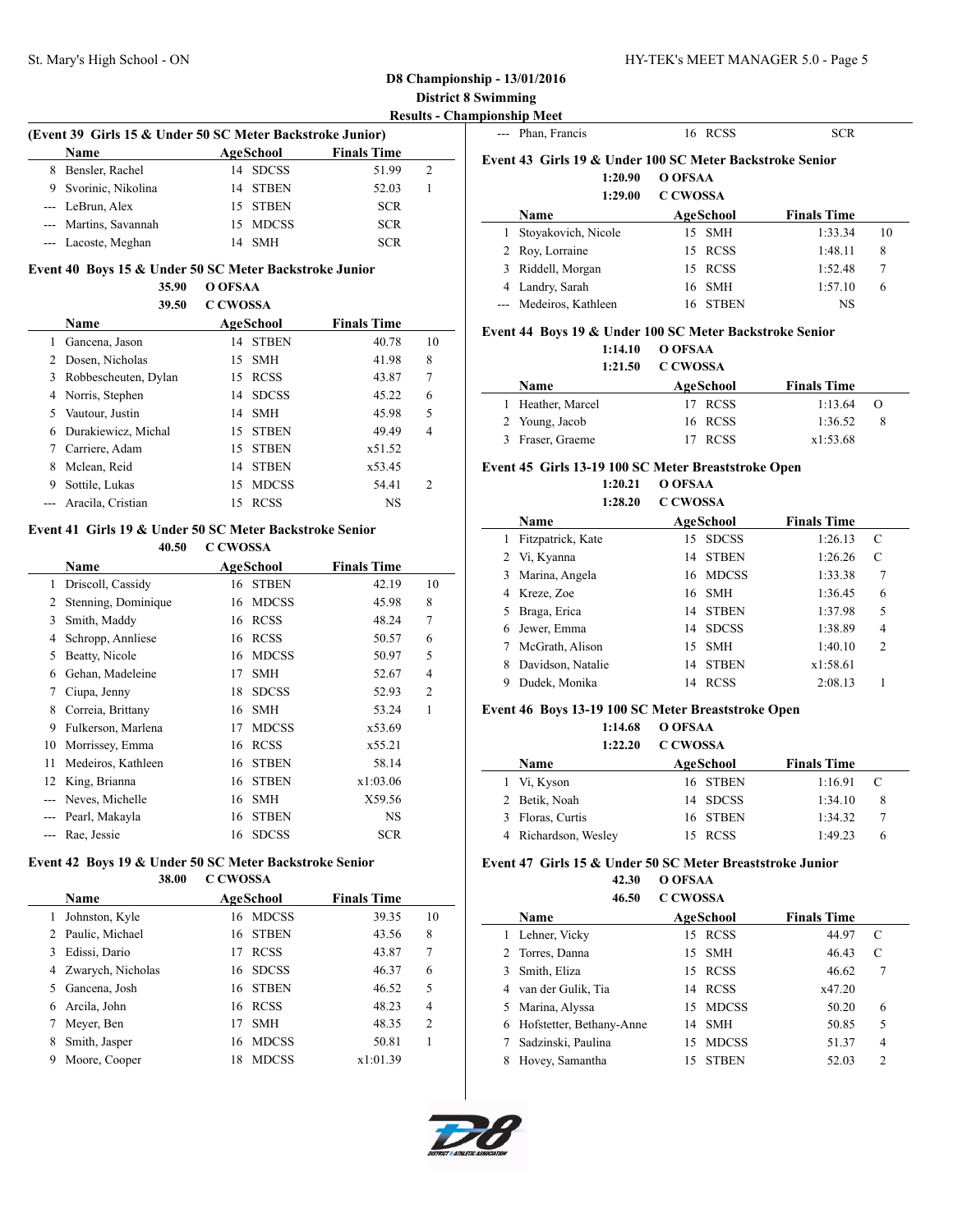# St. Mary's High School - ON HY-TEK's MEET MANAGER 5.0 - Page 6

## **D8 Championship - 13/01/2016 District 8 Swimming**

**Results - Championship Meet**

| 4 Correia, Brittany  | 16 SMH   | 2:02.53<br>o |
|----------------------|----------|--------------|
| --- King, Chelsea    | 15 STBEN | <b>SCR</b>   |
| --- Ward, Janelle    | 15 RCSS  | <b>SCR</b>   |
| --- Idziak, Samantha | 16 SDCSS | <b>SCR</b>   |

#### **Event 52 Boys 19 & Under 100 SC Meter Breaststroke Senior**

#### **1:20.20 O OFSAA 1:28.20 C CWOSSA**

| .<br>. |                      |           |                    |    |  |
|--------|----------------------|-----------|--------------------|----|--|
|        | <b>Name</b>          | AgeSchool | <b>Finals Time</b> |    |  |
|        | Baranoski, Gabriel   | 17 RCSS   | 1:31.30            | 10 |  |
|        | 2 Starr, Brandon     | 16 RCSS   | 1:36.92            | 8  |  |
|        | 3 Leonardo, Nicholas | 16 STBEN  | 1:41.05            |    |  |
|        | --- Phan, Francis    | 16 RCSS   | SCR                |    |  |

#### **Event 53 Girls 13-19 4x100 SC Meter Freestyle Relay Open**

**4:37.00 O OFSAA**

| Team                   | Relav                | <b>Finals Time</b> |    |
|------------------------|----------------------|--------------------|----|
| <b>SMH</b>             |                      | 4:52.08            | 20 |
| 1) Kennedy, Regan 14   | $2)$ Kreze, Zoe 16   |                    |    |
| 3) Frezell, Allison 17 | 4) Masters, Emily 14 |                    |    |

#### **Event 54 Boys 13-19 4x100 SC Meter Freestyle Relay Open**

**4:11.60 O OFSAA**

| Team                     | Relav | <b>Finals Time</b>       |    |
|--------------------------|-------|--------------------------|----|
| <b>RCSS</b>              |       | 4.5036                   | 20 |
| 1) Baranoski, Gabriel 17 |       | 2) Richardson, Wesley 15 |    |
| 3) Edissi, Dario 17      |       | 4) Heather, Marcel 17    |    |

#### **Event 55 Girls 15 & Under 4x50 SC Meter Freestyle Relay Junior**

**2:16.80 O OFSAA**

|   | Team                       | Relav                     | <b>Finals Time</b>             |    |
|---|----------------------------|---------------------------|--------------------------------|----|
| 1 | <b>STBEN</b>               | А                         | 2:39.73                        | 20 |
|   | 1) Hovey, Samantha 15      | 2) Lee, Hannah 14         |                                |    |
|   | 3) Oei, Sarah 15           | 4) Svorinic, Nikolina 14  |                                |    |
|   | 2 SMH                      | A                         | 2:41.35                        | 18 |
|   | 1) Torres, Danna 15        |                           | 2) Hofstetter, Bethany-Anne 14 |    |
|   | 3) Zhang, Joanna 15        | 4) Stovakovich, Nicole 15 |                                |    |
| 3 | <b>RCSS</b>                | A                         | 2:55.34                        | 14 |
|   | 1) Clinton, Hannah 14      | 2) Aldworth, Rachel 14    |                                |    |
|   | 3) van der Gulik, Jewel 14 | 4) van der Gulik, Tia 14  |                                |    |
|   | <b>MDCSS</b>               | A                         | <b>SCR</b>                     |    |
|   | 1) Sadzinski, Paulina 15   | 2) Agar, Vanessa 15       |                                |    |
|   | 3) Martins, Savannah 15    | 4) Marina, Alyssa 15      |                                |    |
|   |                            |                           |                                |    |

#### **Event 57 Girls 19 & Under 4x50 SC Meter Freestyle Relay Senior 2:09.90 O OFSAA**

| Team                     | Relay                     | <b>Finals Time</b> |    |
|--------------------------|---------------------------|--------------------|----|
| <b>SDCSS</b>             | A                         | 2:14.81            | 20 |
| 1) Van Dam, Elizabeth 15 | 2) Helsby, Sarah 15       |                    |    |
| 3) Collins, Grace 16     | 4) Solylo, Grace 15       |                    |    |
| <b>MDCSS</b>             | A                         | 2:30.16            | 18 |
| 1) MacPhee, Caitlyn 17   | 2) Stenning, Dominique 16 |                    |    |
| 3) Brunn, Alexis 16      | 4) Campbell, Becky 16     |                    |    |



 $\sim$ 

# **Event 48 Boys 15 & Under 50 SC Meter Breaststroke Junior**

**(Event 47 Girls 15 & Under 50 SC Meter Breaststroke Junior) Name Age School Finals Time** 9 Dinner, Katie 14 SDCSS 1:01.48 1 10 Agar, Vanessa 15 MDCSS x1:02.34 --- Zhang, Joanna 15 SMH X52.49 --- King, Chelsea 15 STBEN SCR --- Couves, Halie 15 RCSS SCR

**38.60 O OFSAA**

| 42.50               | <b>C CWOSSA</b>    |                    |    |
|---------------------|--------------------|--------------------|----|
| Name                | AgeSchool          | <b>Finals Time</b> |    |
| Dosen, Nicholas     | 15 SMH             | 43.09              | 10 |
| 2 Vautour, Justin   | 14 SMH             | 46.31              | 8  |
| 3 Carriere, Adam    | 15 STBEN           | 1:00.39            |    |
| 4 Aracila, Cristian | 15 RCSS            | 1:05.27            | 6  |
| --- Ernst, Wyatt    | <b>SDCSS</b><br>14 | <b>NS</b>          |    |

#### **Event 49 Girls 19 & Under 50 SC Meter Breaststroke Senior 45.00 C CWOSSA**

|   | Name               |    | AgeSchool    | <b>Finals Time</b> |    |
|---|--------------------|----|--------------|--------------------|----|
| 1 | Smith, Maddy       |    | 16 RCSS      | 45.17              | 10 |
| 2 | Campbell, Becky    | 16 | <b>MDCSS</b> | 48.58              | 8  |
| 3 | Groff, Kayla       | 17 | <b>SMH</b>   | 51.62              | 7  |
| 4 | Vezsenyi, Hana     | 16 | <b>RCSS</b>  | 51.94              | 6  |
| 5 | White, Maddi       | 17 | <b>SMH</b>   | 55.65              | 5  |
| 6 | Morrissey, Emma    | 16 | <b>RCSS</b>  | x1:00.55           |    |
| 7 | Rivard, Monique    | 16 | <b>MDCSS</b> | 1:01.11            | 4  |
|   | Gehan, Madeleine   | 17 | <b>SMH</b>   | X58.94             |    |
|   | Oliveira, Patrice  | 18 | <b>MDCSS</b> | <b>DNF</b>         |    |
|   | King, Brianna      | 16 | <b>STBEN</b> | <b>NS</b>          |    |
|   | Pearl, Makayla     | 16 | <b>STBEN</b> | <b>NS</b>          |    |
|   | Ghazarian, Sevanne | 16 | <b>STBEN</b> | <b>SCR</b>         |    |
|   | Fleming, Katie     | 16 | <b>SDCSS</b> | <b>SCR</b>         |    |
|   | Idziak, Samantha   | 16 | <b>SDCSS</b> | <b>SCR</b>         |    |

## **Event 50 Boys 19 & Under 50 SC Meter Breaststroke Senior**

**41.00 C CWOSSA**

| <b>Name</b>          | AgeSchool        | <b>Finals Time</b> |   |
|----------------------|------------------|--------------------|---|
| Baranoski, Gabriel   | <b>RCSS</b>      | 40.69              | C |
| Rickert, Brian       | <b>SMH</b>       | 40.73              | C |
| Starr, Brandon       | 16 RCSS          | 40.95              | C |
| Meyer, Ben           | <b>SMH</b><br>17 | 41.47              | 6 |
| 5 Leonardo, Nicholas | 16 STBEN         | 43.09              | 5 |
| Olivo, Karl          | 16 MDCSS         | 48.71              | 4 |
| Teshome, Nahom       | <b>RCSS</b>      | x1:22.81           |   |

#### **Event 51 Girls 19 & Under 100 SC Meter Breaststroke Senior**

| O OFSAA            |                    |               |
|--------------------|--------------------|---------------|
| C CWOSSA           |                    |               |
| AgeSchool          | <b>Finals Time</b> |               |
| <b>RCSS</b><br>17. | 1:30.33            | $\mathbf{C}$  |
| 15 RCSS            | 1:33.34            | $\mathcal{C}$ |
| <b>SMH</b>         | 1:37.09            |               |
|                    | 1:29.20<br>1:38.10 |               |